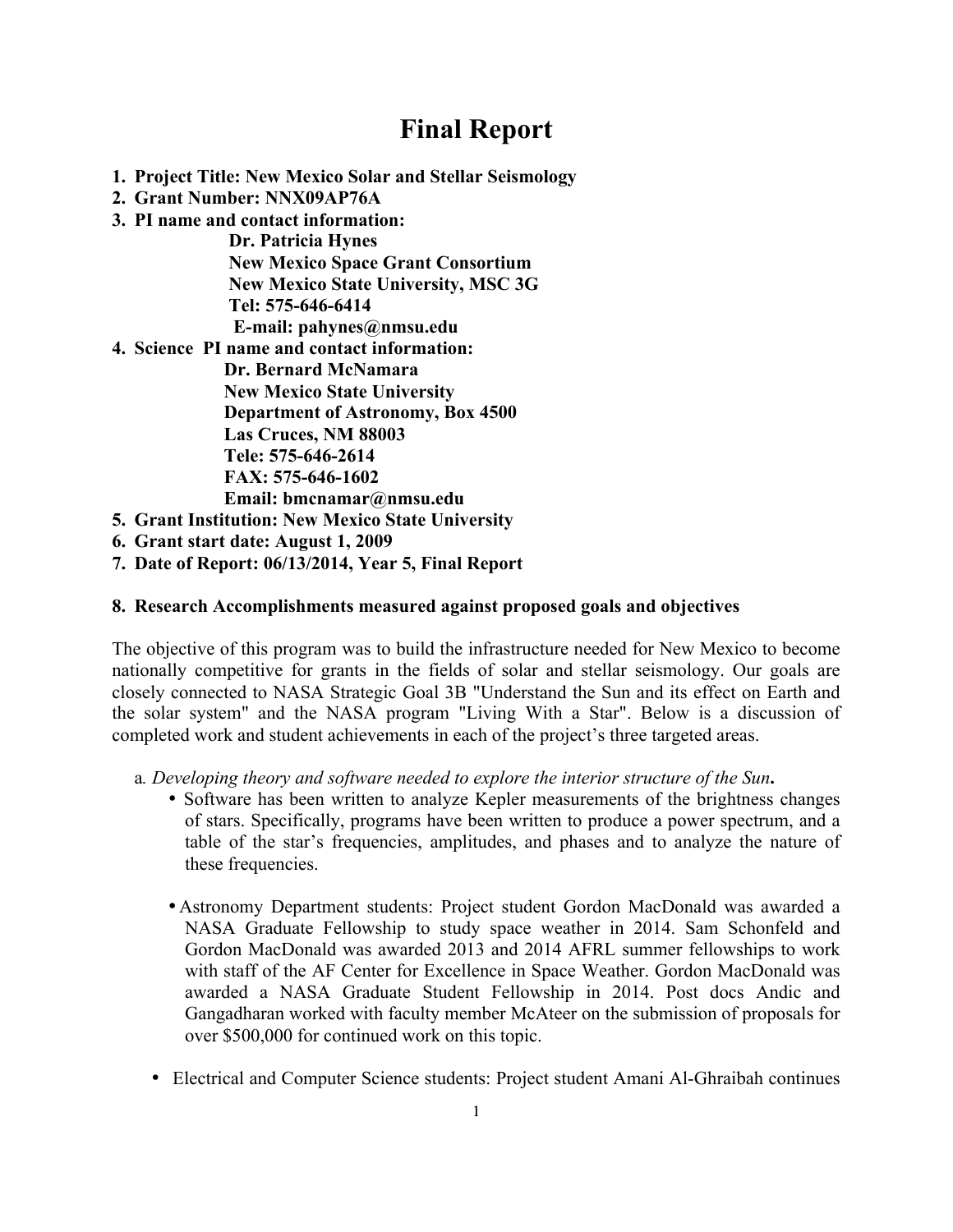to work with Dr. Boucheron (NMSU Electrical and Computer Engineering) on codes that identify transient features in digital images of the Sun. She defended her Master's thesis in December 2012 and is now working on her Ph.D. A second student Maghala Valluri completed her Master's thesis in Summer 2013.

- •A new inversion code has been developed to handle computations of several years of solar seismic data. An optimization scheme is utilized that allows the program to run on parallel processors. Project graduate student Kyle DeGrave is competing his Ph.D. on this topic.
- Significant work has been completed on the construction of an automated software package for the prediction of coronal mass ejections from the Sun. This work served as the basis of a Ph.D. dissertation for project graduate student Michael Kirk who graduated in May 2013. He is now at NASA's Goddard Space Flight Center.
- •Greg Taylor worked with T. Rimmile (the National Solar Observatory) on a thirdgeneration adaptive optics system that can be used to view activity on the solar limb. This project served as the basis of his Ph.D. which was completed in spring 2014.

#### *b. Broadening the use of solar models to other stars.*

Our group continues to make progress in this area. To date we have been competitively awarded guest observer status on 11 Kepler proposals and major papers have been published on B-stars and Red Giant stars using Kepler data. Other members of the astronomy department have also published papers on spotted late-type stars using Kepler data.

- Project student Jean McKeever has begun her Ph.D. dissertation work by utilizing much of this software to study giant stars in the Kepler database. Kyle DeGrave is within one year of completing his Ph.D. dissertation. Laura Mayorga was awarded a NSF Graduate Fellowship to study extra-solar planets. Nicolas Ule is completing his dissertation of spotted late-type stars. Meredith Rawls is completing her Ph.D. of binary star systems.
- Post doc support has been received from LANL to support studied of red giant stars, and two international visitors have come to NMSU to collaborate on studies using Kepler data.
- *c. Characterizing stars that have been discovered to possess planetary systems*. None of the Kepler stars studied so far show evidence of planetary systems. Our current work has been confined to upper main sequence stars and red giant stars where planetary systems are not likely to be found.

#### **9. Systemic changes related to NASA EPSCoR funding**

*Improvements in the jurisdiction's research and development infrastructure:* A major goal of our proposal was: "To develop research infrastructure in solar and stellar seismology among New Mexico's universities (NMSU, UNM), national laboratories (LANL, NSO, AFRL) and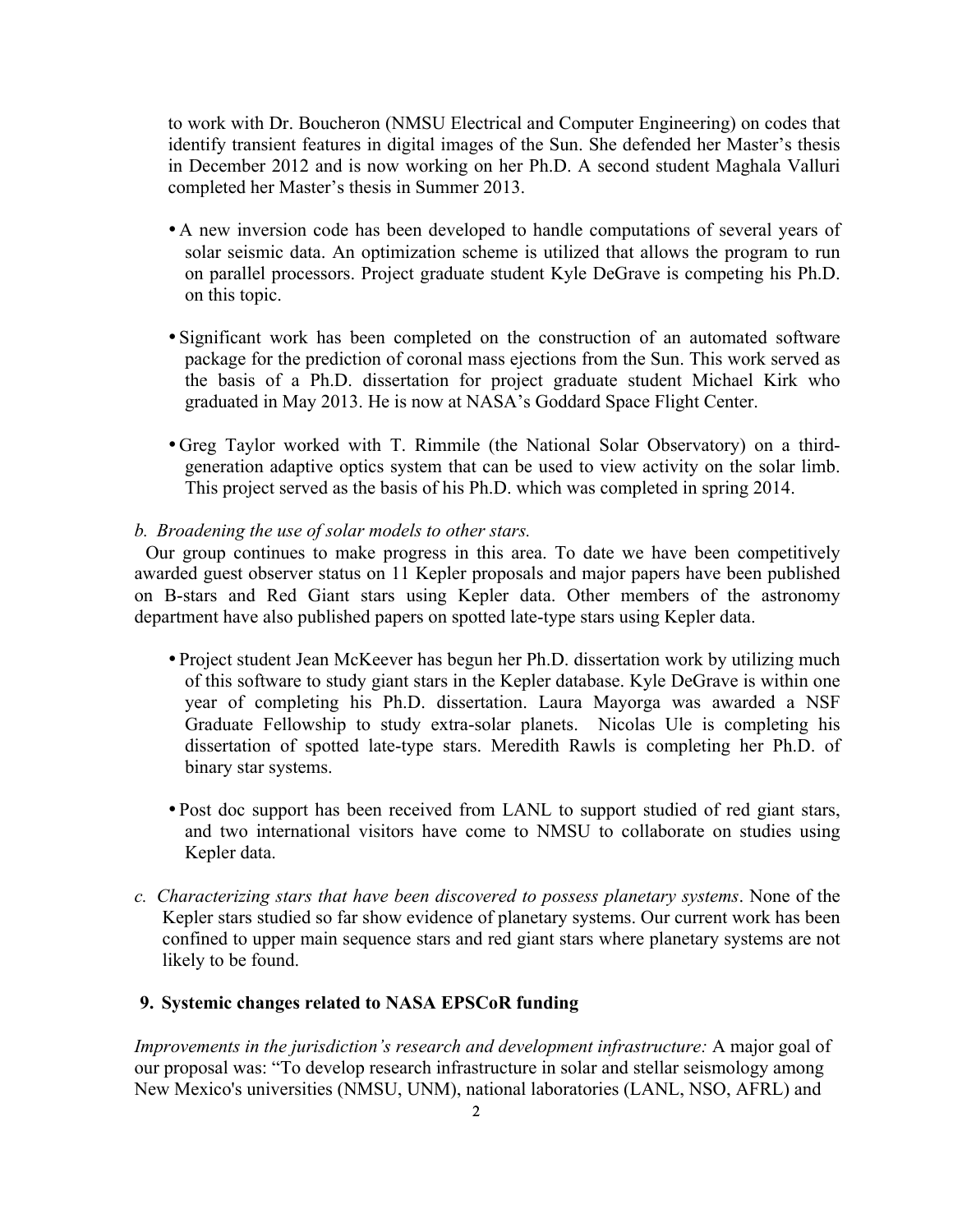the New Mexico Space Grant Program." To meet this objective NMSU pledged to hire two faculty in project related areas. In this regard NMSU has exceeded its commitment since it has hired three new faculty members.

- 1. Dr. James McAteer was selected to join the NMSU Astronomy Department in Fall 2010. He has expertise in heliophysics and space weather and works with researchers at NMSU, UNM, NSO, LANL, and the AFRL.
- 2. Dr. Laura Boucheron joined the NMSU Department of Electrical and Computer Engineering in Fall 2011. Her research field is the automated recognition of features in digital images. She will strengthen collaborative ties between NMSU and the AFRL.
- 3. Dr. Huiping Cao joined the NMSU Computer Science Department in Fall 2011. Her hire did not involve EpsCor funds, but her research field is closely tied to project activities. Her expertise is in the area of large data-base management. This area is of interest to our EpsCor partners NSO, LANL, and AFRL as well as Sandia National Laboratory.

Three post-docs have also worked in our group. Dr. Aleksandra Andic who conducted observational studies of the Sun's chromosphere and the interaction of solar magnetic activity with solar oscillations. Dr. Vigeesh Gangasharan who computed MHD simulations of the solar atmosphere, and Dr. Patrict Gaulme who worked in the field of asteroseismolgy using Kepler data. We anticipate hiring a new post-doc during fall 2014.

*Increased financial commitment from the jurisdiction, industry, and participating institutions.* Much progress has taken place in this area. Two NMSU graduate students have been named as Space Scholars by AFRL for multiple years, Sam Schonfeld and Gordon MacDonald. Their offcampus work is being done under the guidance of mentors at the AFRL Center for Excellence in Space Weather in Albuquerque. Other notable commitments include the following:

- NMSU graduate student Laura Mayorga was awarded a \$120,000 NSF Graduate Fellowship. Gordon MacDonald received a NASA Graduate Student Fellowship.
- LANL support for two NMSU computer science faculty members to work on software development related to solar activity.
- AFRL support for one graduate student at UNM to work on problems associated with heliophysics. Two NMSU graduate students received AFRL Summer Fellowships for 2013 and 2014.
- LANL support for an NMSU a three-year post-doc position in asteroseimology.
- An internally competed multi-year graduate student fellowship has been awarded to project graduate student Greg Taylor by NMSU to work with Dr. Rimmile (NSO).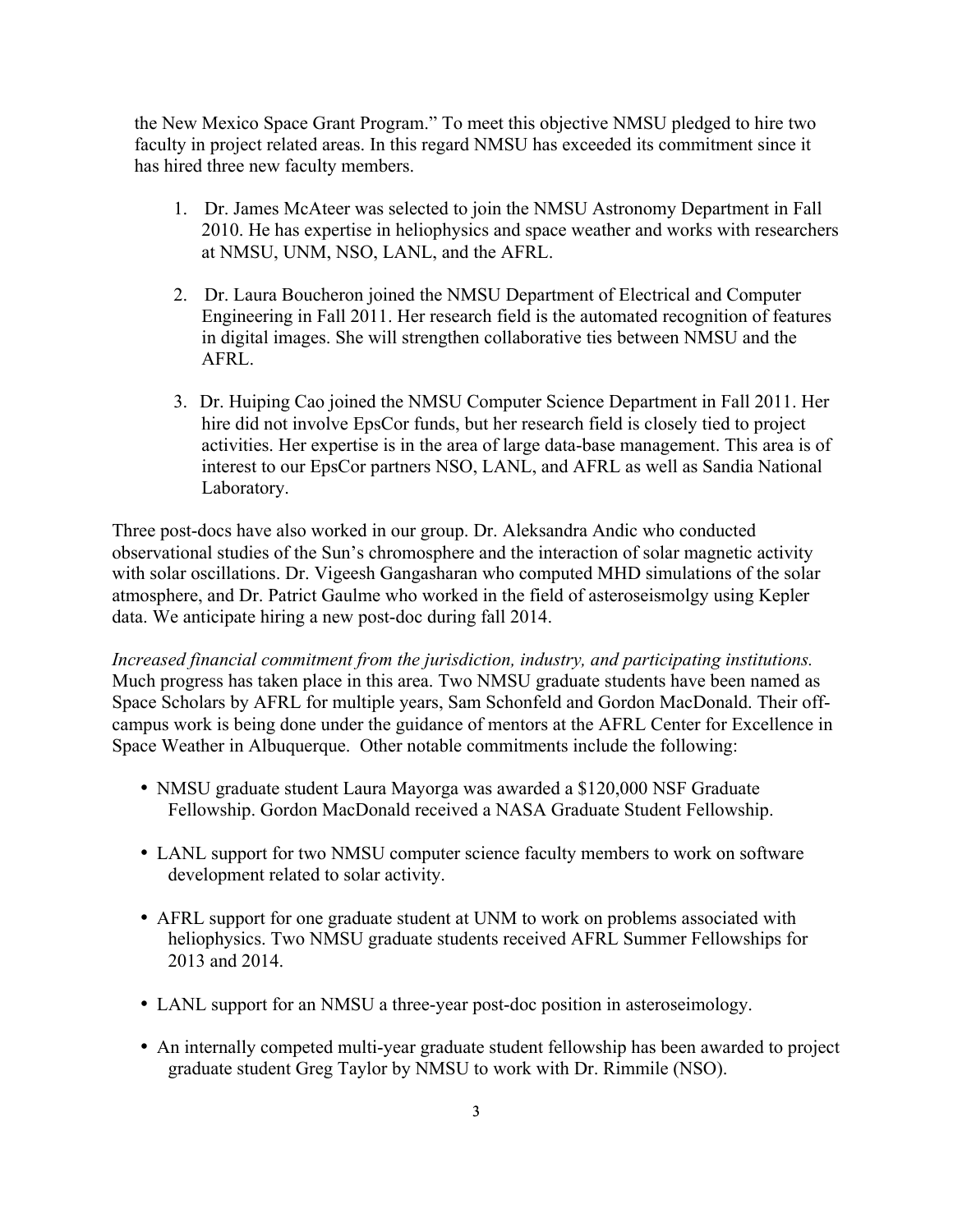- An internally competed research award was given to Drs. McAteer and Boucheron by NMSU to work on a solar limb adaptive optics project (with Rimmele NSO).
- An internally competed a research award has been given to Drs. Jackiewicz and Cao by NMSU to work on large base management solar physics problems.
- An Educational Partnership agreement was signed in Fall 2011 between NMSU and the AFRL to conduct joint research projects in heliophysics and space weather. To date two research awards have been made to NMSU faculty on the basis of that agreement.
- a. *Response of activities to NASA jurisdiction priorities*
	- 1) Dr. McNamara has recently completed his service as a member of the Kepler Users Panel. This groups met once/twice per year at NASA Ames to review the Kepler team's plans and to make recommendations for improvements.
	- 2) Dr. McNamara served as a 2013 panel chair for the NASA Kepler guest observer program. Drs. Gangadaran (NMSU) and Lovekin (LANL) also served on this review. The Kepler panels met for 5 days in Washington D.C. and reviewed guest observer proposals.
	- 3) Dr. McNamara served as a member of the 2013 NASA APD review panel.
	- 4) We have been working with Dr. Dean Pesnell of Goddard Space Flight Center. Dr. Pesnell is the PI of NASA's newly launched Solar Dynamics Observatory (SDO). Dr. Jackiewicz (NMSU EPSCoR co P.I.) is a member of the SDO Analysis Team.
	- 5) Jackiewicz has been working on a major new variable star initiative called SONG (Stellar Observations Network Group). This international project involves collaborators with European and Chinese institutes. SONG will be able to detect extra-solar planets using precise radial velocity measurements, a technique that is complementary to the light curve approach being used by the NASA Kepler satellite.
	- 6) We have developed a strong relation with AFRL Center for Excellence in Space Weather which has resulted in support for three graduate students and one post doc.
	- 7) We have developed a close relation with the National Solar Observatory. Two of our project students completed portions of their Ph.D. at their facilities. Greg Taylor developed a new third generation adaptive optics systems using the NSO Dunn Solar Telescope.
	- *8)* Research ties between NMSU and LANL continue to be strengthened through the submission of joint NASA Kepler proposals. Dr. Gaulme was supported by LANL.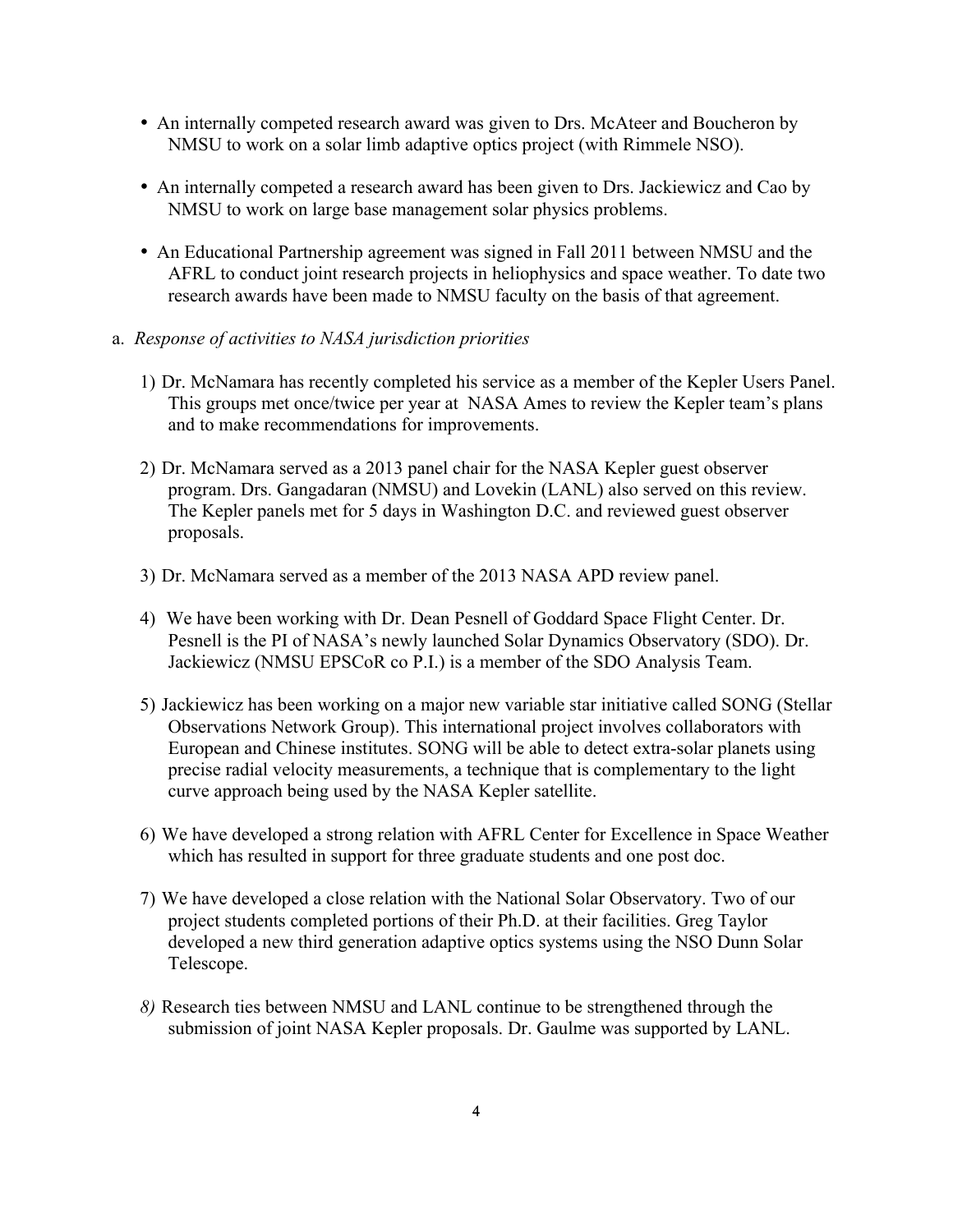## a. *Re-ordered jurisdiction and/or institutional priorities*

The AFRL Center for Excellence in Space Weather now recognizes NMSU, the New Mexico Institute of Technology, and the University of New Mexico (UNM) as important sites to meet their future workforce needs. It has signed a memorandum of understanding for joint educational and research efforts with each of these universities. The University of New Mexico is our EpsCor partner. AFRL has already sent staff members to participate in their teaching programs. At the request of the New Mexico Space Grant Consortium our group sent representatives to the dedication ceremony of Spaceport America in Upham, NM. Dr. McNamara has completed an on-line text on human spaceflight that includes a new section on NASA's efforts to stimulate the development of a U.S. commercial space flight industry.

The National Solar Observatory (NSO) staff will shortly leave the state for Colorado. NMSU is undertaking discussions with the NSO, NSF, and other universities about assuming a leadership role in the future use of their Sunspot, NM facilities.

## **10. Examples of successful technology transfer to the private sector**

None

## **11. Extent to which collaborations with jurisdiction agencies, industry, research and academic institutions, and NASA have evolved.**

Collaborations based on this project have continued to evolve

- a. AFRL is supporting NMSU graduate students Gordon MacDonald and Sam Schonfeld to work with AFRL Center for Excellence in Space Weather mentors during summer 2013. They worked with Sam on his successful NASA Graduate Student Fellowship proposal. They are also funding a post-doc position at NMSU.
- b. A more extensive collaboration with LANL has developed around the Kepler program. NMSU and LANL scientific staff are co-Is on several jointly submitted proposals to this program and LANL supports a Post-doc at NMSU in asteroseismology.
- c. Two NMSU faculty served on the 2013 NASA Kepler guest observer proposal review panels.
- d. NMSU graduate student Greg Taylor completed his Ph.D. dissertation working with Dr. Rimmile of the NSO on a third generation adaptive optics system in May 2014.
- e. This past summer NMSU had one undergraduate student working at the AFRL as part of its summer outreach program (Delgado, F). He has now graduated from NMSU and is pursuing an advanced degree in solar physics at Montana State University.
- f. NMSU serves as the host institute for students requesting travel support to all national solar meetings. This resulted from the submission of successful joint NMSU/NSO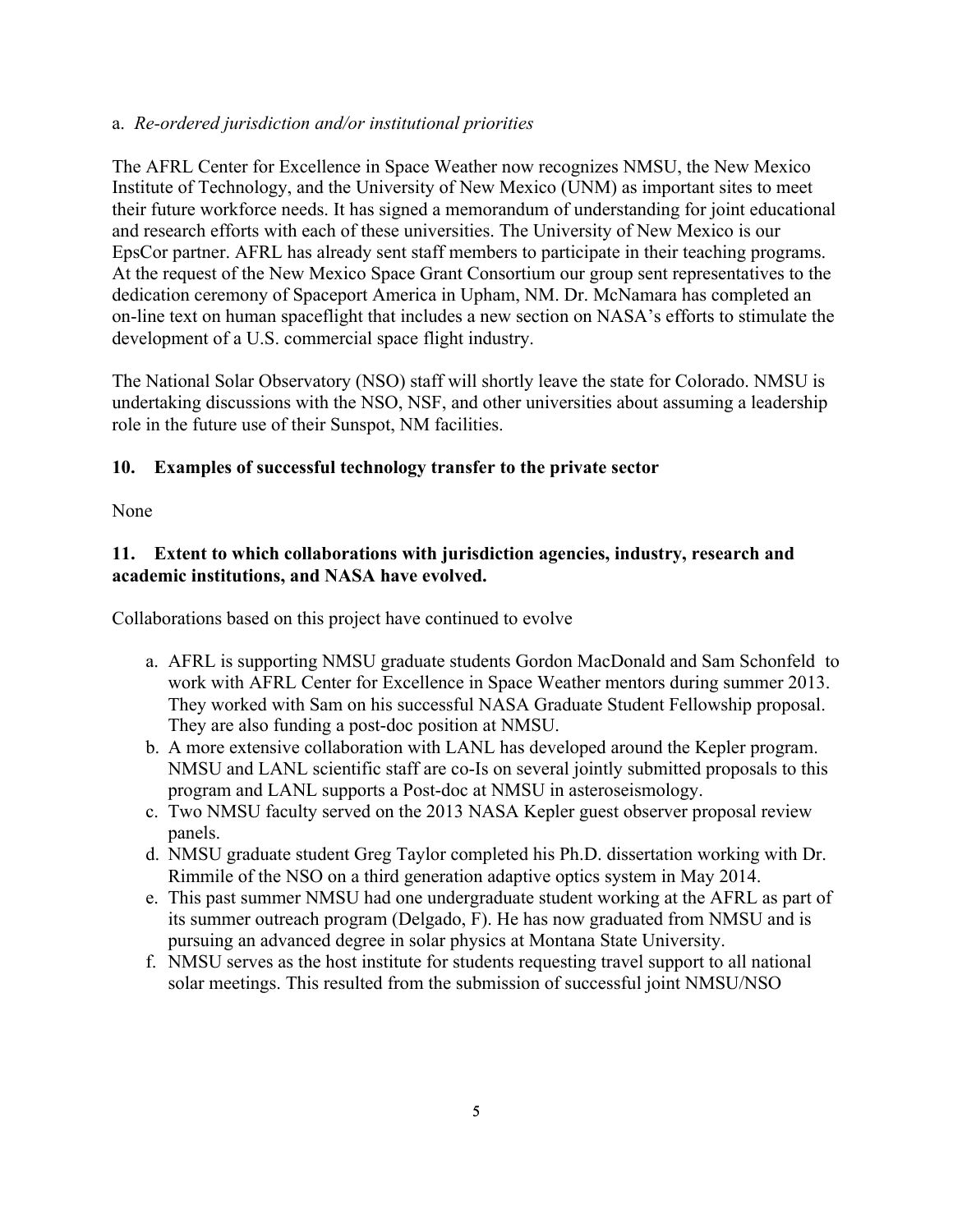### **12. Discussion of interaction between and cooperation with the jurisdiction's Space Grant Consortium.**

The NM Space Grant Consortium helps identify colleagues at institutions within the district that have similar research goals to those of the project. It holds a yearly meeting at which EpsCor groups report project results and seek additional contacts. They also provide technical support on the expenditure of project funds, administrative support, and assist on the submission of project reports.

#### **13. Research success of individual investigators as measured by:**

*a. Articles submitted to or published in refereed journals*

- 1. Ahluwaluia, H., Ygbuhay, R., *Preliminary forecast for the peak of solar activity cycle 24*, 2009, Advances in Solar Research, 44, 611.
- 2. Grigahcene, A. et al. (co-authors Jackiewicz, Guzik). *Hybrid gamma Doradus-delta Scuti pulsators: New insights into the physics of the oscillations from Kepler.* 2010, Astrophysical Journal Letters, 713, L192
- 3. Moradi, Baldner, Birch, Braun, Cameron, Duvall Jr, Gizon, Haber, Hanasoge, Hindman, Jackiewicz, et al., *Modeling the subsurface structure of sunspots*, 2010, Solar Physics, 267,1
- 4. Byrne, J. P., Maloney, S.A., McAteer, R.T.J., Refojo, J.M., Gallagher, P.T. *Propagation of an Earth-directed coronal mass ejection in three dimensions*, 2010, Nature Communications, Volume 1, Issue 6, 74.
- 5. Conlon, P.A., McAteer, R.T.J., Gallagher, P.T., Fennell, L. *Quantifying the Evolving Magnetic Structure of Active Regions*, 2010, Astrophysical Journal, 722, 577.
- 6. Milligan, R.O., McAteer, R.T.J., Dennis, B.R., Young, C.A., *Evidence of a Plasmoid-Looptop Interaction and Magnetic Inflows During a Solar Flare/Coronal Mass Ejection Eruptive Event*, 2010, Astrophysical Journal, 713, 1292
- 7. McNamara, J., *The Dynamical Distance, RR Lyrae Absolute Magnitude, and Age of the Globular Cluster NGC 6266*, 2011, Astronomical Journal, 142, 163.
- 8. Long, D., McAteer, R.T.J., Bloomfield, D.S., Gallagher, P.T., *Deceleration and dispersion of large-scale bright fronts*, 2011, Astronomy & Astrphysics, 531, 42.
- 9. Uytterhoeven, K.; Jackiewicz, J. et al. *The Kepler characterization of the variability among A- and F-type stars. I. General overview*, 2011, Astronomy & Astrophysics, 534, 125.
- 10. Gallagher, P, McAteer, J. et al., *Coronal mass ejection detection using wavelets, curvelets, and ridgelets, Applications for space weather monitoring*, 2011, AdSpR 47, 2118.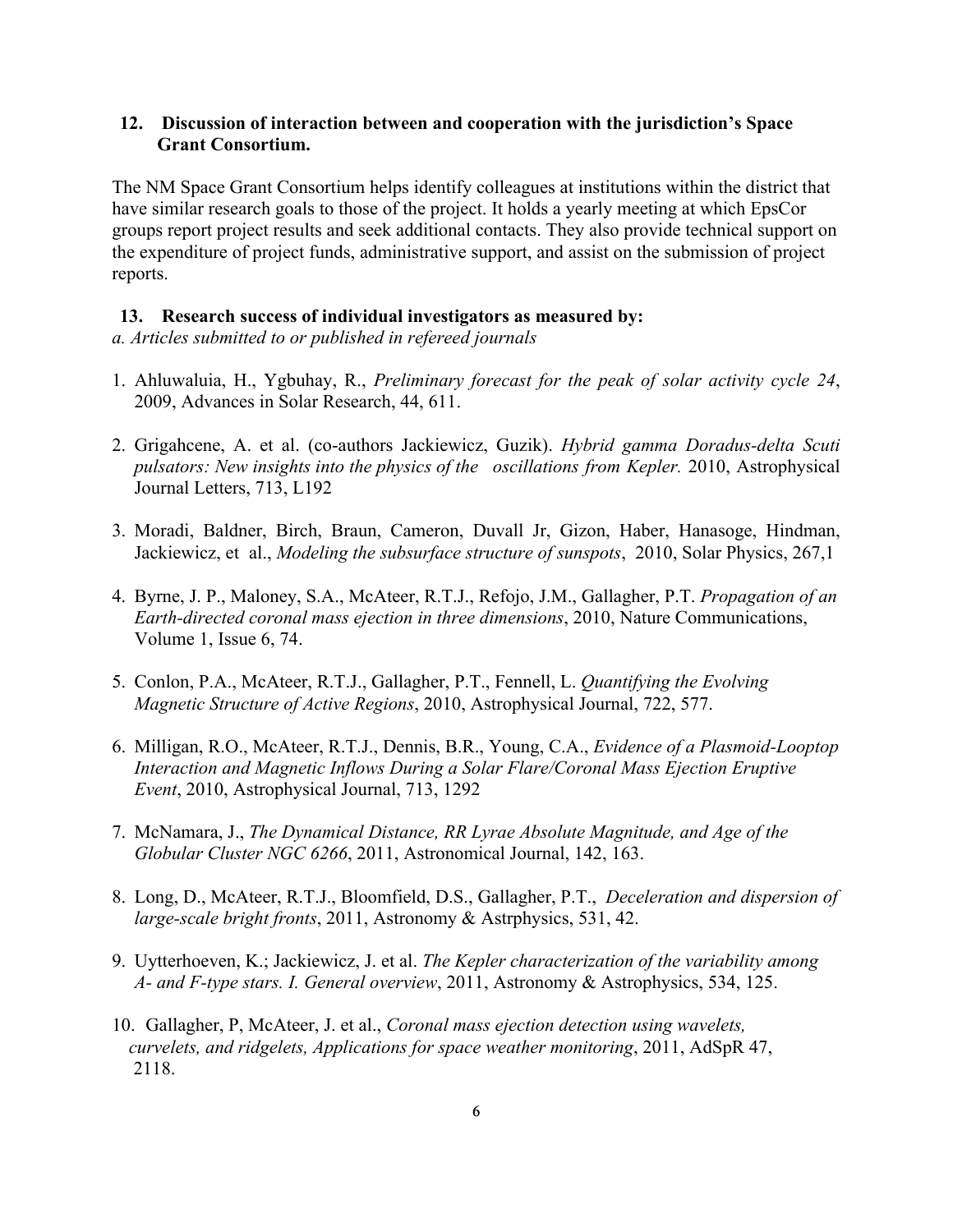- 11. Harrison, T, McNamara, B., et al. *Spitzer Observations of GX17+2: Confirmation of a Periodic Synchrotron Source*, 2011, Astrophysical Journal, 736, 54.
- 12. Higgins, P., McAteer, J. et al. *Solar magnetic feature detection and tracking for space weather monitoring*, 2011, AdSpR 47, 2105.
- 13. Long, D., McAteer, J*. Deceleration and dispersion of large-scale coronal bright front*, 2011, Astronomy & Astrophysics, 531, 42.
- 14. McNamara, B., et al, *The Internal Proper Motions of Stars in the Open Cluster M35*, 2011, Astronomical Journal, 142, 53.
- 15. Jackiewicz, J., et al. *Multichannel Three-Dimensional SOLA Inversion for Local Helioseismology*, 2012, SoPh, 276, 19.
- 16. Martens, P., McAteer, J., *Computer Vision for the Solar Dynamics Observatory (SDO*), 2012, Solar Physics, 275, 79.
- 17. McNamara, B., *Erratum: The Dynamical Distance, RR Lyrae Absolute Magnitude, and Age of the Globular Cluster NGC 6266*. 2012 Astronomical Journal, 143, 53.
- 18. McNamara, B., et al, *A Search for an Intermediate Mass Black Hole in the Core of the Globular Cluster NGC 6266*. 2012, Astrophysical Journal, 745, 175.
- 19. McNamara, B., et al, *The Classification of Kepler B-Star Variables*, 2012, Astronomical Journal, 143, 101.
- 20. Kirk, Michael S.; Balasubramaniam, K. S.; Jackiewicz, Jason; McAteer, R. T. James; Milligan, Ryan O., *Properties of Sequential Chromospheric Brightenings and Associated Flare Ribbons*, 2012, Astrophysical Journal, 750, 145.
- 21. Taylor, Rimmele, Marino, Tritschler, McAteer , *Solar Limb Adaptive Optics,* 2012, ASPC,463, 321
- 22. Ahluwalia, H. S., Jackiewicz, J. *Sunspot cycle 23 descent to an unusual minimum and forecasts for cycle 24 activity,* 2012, Advances in Space Research, 50, 662
- 23. Carley, Eoin P.; McAteer, R. T. James; Gallagher, Peter T., *Coronal Mass Ejection Mass, Energy, and Force Estimates Using STEREO*, 2012, Astrophysical Journal, 752, 36.
- 24. Carley, E. P.; McCauley, J.; Gallagher, P. T.; Monstein, C.; McAteer, R. T. J., *Observations of Low Frequency Solar Radio Bursts from the Rosse Solar-Terrestrial Observatory,* 2012, Solar Physics, 280, 591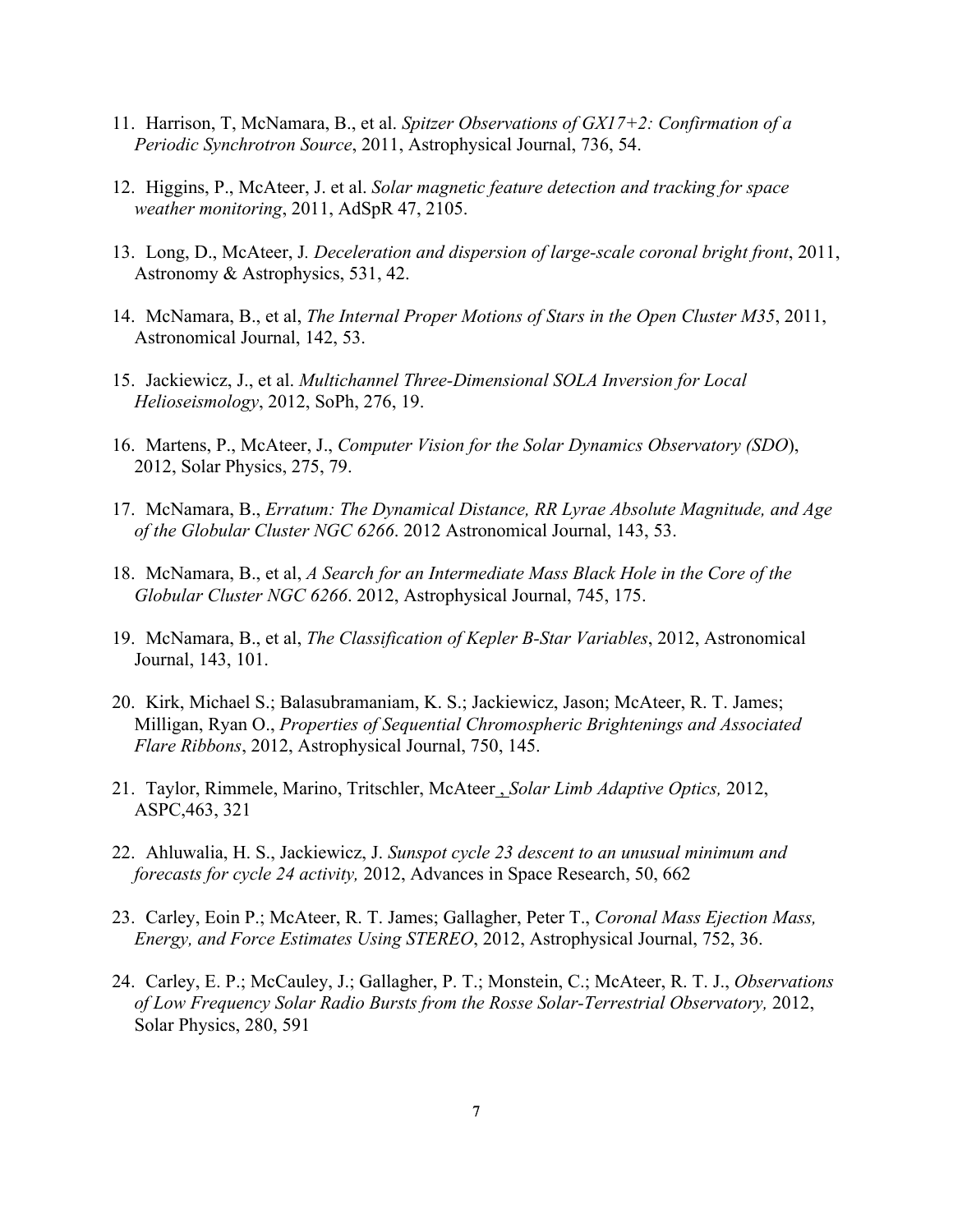- 25. Vigeesh, G.; Fedun, V.; Hasan, S. S.; Erdélyi, R., *Three-dimensional Simulations of Magnetohydrodynamic Waves in Magnetized Solar Atmosphere*, 2012, Astrophysical Journal, 755, 18.
- 26. Huiping Cao, Shawn Bowers, Mark P. Schildhauer, *Database Support for Enabling Data-Discovery Queries over Semantically-Annotated Observational Data, 2012*, Transactions of Large Data and Knowledge Systems 6: 198-228.
- 27. Jackiewicz, J, Nettelmann, N, Marley, M. Fortney, J., *Forward and inverse modeling for jovian seismology*. 2012, Icarus 220, 844.
- 28. DeGrave, K. Jackiewicz, J., *Example inversion for a new generalized time-distance helioseismology pipeline.*. 2012, Astronomische Nachrichten, 333, 998
- 29. Bloomfield, D., McAteer, J, et al., *Toward Reliable Benchmarking of Solar Flare Forecasting Methods*, 2012, Astrophysical Journal, 747, 41.
- 30. Kirk, M. S.; Balasubramaniam, K. S.; Jackiewicz, J.; McNamara, B. J.; McAteer, R. T. J., *An Automated Algorithm to Distinguish and Characterize Solar Flares and Associated Sequential Chromospheric Brightenings,* 2013, Solar Physics, 283, 97
- 31. Guzik, J., Jackiewicz, J., Bradley, P., Uytterhoeven, K., Kinemuchi, K. *The occurence of non-pulsating stars in the gamma Doradus/delta Scuti pulsation instability region*. 2013, Astronomical Review, Vol 8.4, p 4-30.
- 32. Jackiewicz, J. & Balasubramaniam, K.S., .*Solar H-alpha Oscillations from Intensity and Doppler Observations*. 2013, Astrophysical Journal, 765, 15
- 33. Gaulme, McKeever, Rawls, Jackiewicz, Mosser, Guzik, *Red Giants in Eclipsing Binary and Multiple-Star Systems: Modeling and Asteroseismic Analysis of 70 Candidates from Kepler Data,* 2013, Astrophysical Journal, 767, 82
- 34. Pápics, P. I.; Tkachenko, A.; Aerts, C.; Briquet, M.; Marcos-Arenal, P.; Beck, P. G.; Uytterhoeven, K.; Triviño Hage, A.; Southworth, J.; Clubb, K. I.; Bloemen, S.; Degroote, P.; Jackiewicz, J.; McKeever, J.; Van Winckel, H.; Niemczura, E.; Gameiro, J.. *Two new SB2 binaries with main sequence B-type pulsators in the Kepler field.* 2013, Astronomy & Astrophysics 553, 127.
- 35. Calabro, B., McAteer,R., Bloomfield, D., *Oscillatory Behavior in the Corona*, 2013, Astrophysical Journal, 7876, 66.
- 36. Andic, A. *A Small Pore Observed with a 1.6m Telescope*, 2013, Solar Physics, 282, 443
- 37. Andic, A. et al. *Connection Between Chromospheric Events and Photospheric Dynamics*, 2013, Solar Physics, 288, 55.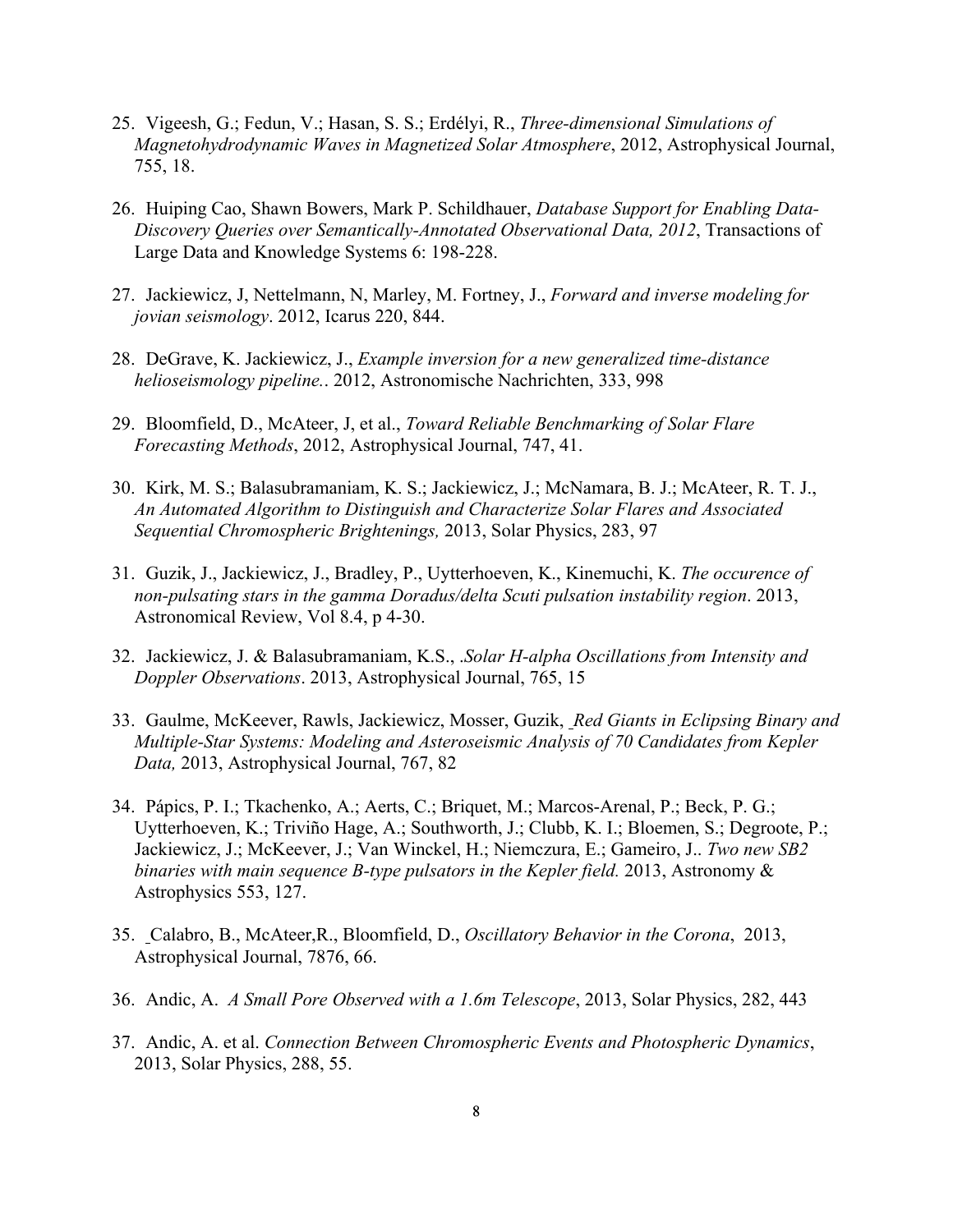- 38. Jackiewicz, J, Balasubramaniam, B., *Solar H-alpha Oscillations from Intensity and Doppler Observations*, 2013, Astrophysical Journal, 765, 15
- 39. Bryne, J., Long, D., Gallagher, P., Bloomfield, S., Maloney, S., McAteer, R. T. J., Morgan, H., Habbal, Improved methods for determining the kinematics of coronal mass ejections and coronal waves, 2013, Astronomy & Astrophysics, 557, A96.
- 40. Andic, A., McAteer, R. T. J., Remote Oscillatory responses to a solar flare, 2013, Astrophysical Journal, 772, 54
- 41. McAteer, R.T.J., Bloomfield, D.S., The Bursty Nature of Solar Flare X-Ray Emission. II. The Neupert Effect, 2013, Astrophysical Journal, 776, 66
- 42. Reef, J., Steven, B., McAteer, R. T. J., *On the sensitivity of the GOES flare classification to properties of the electron beam in the thick target model*, 2014, Astrophysical Journal, 778, 76
- 43. Kholikov, S., Serebryanskiy, A., Jackiewicz, J, *Gravity waves in magnetized solar atmospheres from MHD simulations*, 2014, Astrophysical Journal, 784, 145.
- 44. Al-Ghraibah, A., Boucheron, L. E., McAteer, R. T. J., *An Automated Approach to Ranking Photospheric Proxies of Magnetic Energy Buildup*, 2014, Astrophysical Journal, submitted
- 45. Taylor, G., Rimmele, T., Marino, J., McAteer, R. T. J. *An Off-Limb Solar Adaptive Optics System*., 2014, Solar physics, submitted
- 46. Kirk, M. et al. Qualities of Sequential Chromospheric Brightenings Observed in Optical and UV Wavelengths, 2014, Astrophysical Journal, submitted.
- 47. Valluri, M, Bourcheron, L, *Segmentation of Coronal Holes with Active Contours and Detection of Boundary Flashes,* 2014, Solar Physics, expected submission in summer 2014
- 48. Al-Ghraibah, *Solar Flare Size and Time-of-Flare Prediction Using Support Vector Machine (SVM) Regression*," 2014, Astrophysical Journal, expected submission in summer 2014
- 49. Chuan Hu, Huiping Cao, Yifan Hao, Kabi Bhattarai, Satyajayant Misra: K-anonymity for Social Networks Containing Rich Structural and Textual Information, 2014, Springer Social Network Analysis and Mining (submitted), 2014
- 50. Yifan Hao, Huiping Cao, Yan Qi: Efficient Keyword Search on Graphs using MapReduce, 2014 , Springer Knowledge and Information Systems, (submitted), 2014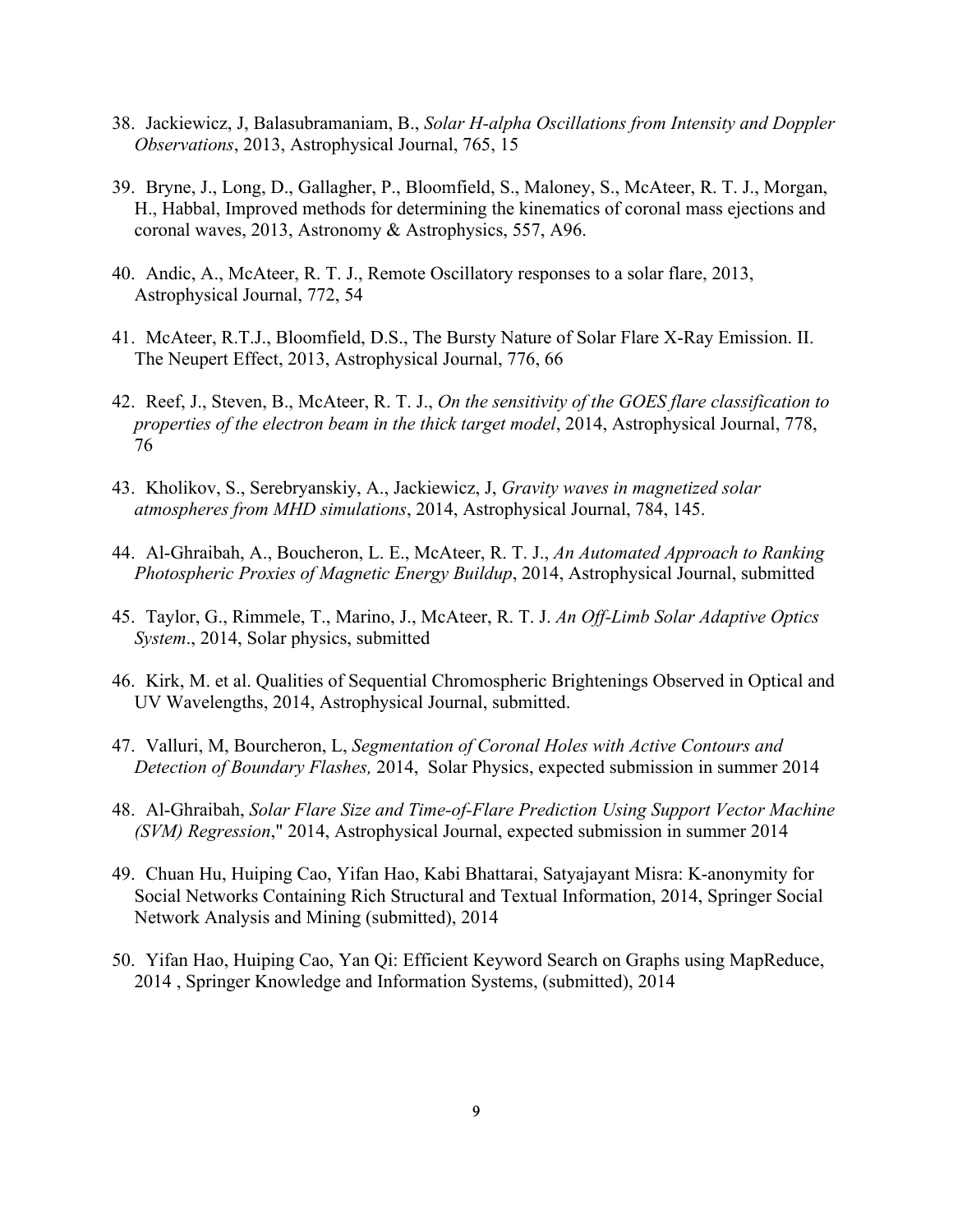- *b. Talks, presentations, or abstracts at professional meetings since our last report*
- 1. Kirk, M, & Pesnell, D., "Automated Detection of Polar Coronal Holes in the EUV" (Honorable Mention, Student Poster Competition), AAS Solar Physics Division meeting, June 2009.
- 2. Kirk, M & Balasubramaniam, K.S., "Automated Characterization of Sequential Chromospheric Brightenings", American Geophysical Union meeting, Dec 2009.
- 3. Kirk, K. S. Balasubramaniam , J. Jackiewicz , B. J. McNamara, "Understanding the Physics of Sequential Chromospheric Brightenings of the Sun Through Automated Recognition", American Astronomical Society meeting, Jan 2010
- 4. Jackiewicz, J., "The U.S. Contribution to SONG", The Third SONG Workshop, Beijing, China, Mar 2010
- 5. Michael Kirk, "Models of Solar Activity", NSO, Sunspot, NM, Apr 2010.
- 6. Rose Perea, "Asteroseismology using Kepler Data", NSO Sunspot, Apr 2010.
- 7. Son To, "A Solar and Stellar Data Management System", NSO , Sunspot, Apr 2010.
- 8. Kirk, M, "Magnetic Fields in the Solar Atmosphere", NMSU Pizza-Lunch Seminar, Las Cruces, NM, Apr 2010.
- 9. Kirk, M., "Seeing the Solar Surface: The Physics of Sequential Chromospheric Brightenings and their Automated Recognition", NSO Summer Colloquium, Sunspot, NM, Aug 2009.
- 10. McNamara, B., "Stellar and Solar Seismology"*,* NMSU Astronomy, Sept 2009.
- 11. McNamaram B., Jackiwiez, J., "Stellar and Solar Seismology"*,* NSO, Tucson, Arizona, Oct 2009.
- 12. Jackiewicz, J., "Seismology of the Sun", Embry-Riddle Aeronautical University, Prescott, AZ, Oct 2009.
- 13. Jackkiewicz, J., "Solar Interior Seismology", Department of Physics, NMSU, invited colloquium, Nov 5, 2009,
- 14. Jackiewicz, J., "Space Weather Related Research at New Mexico State University". AFRL, Albuquerque, NM, Mar 2010.
- 15. Calabro, B., "Automated Detection of Oscillatory Behavior in the Corona", Solar Physics Division Meeting of American Astronomical Society Meeting, May 2010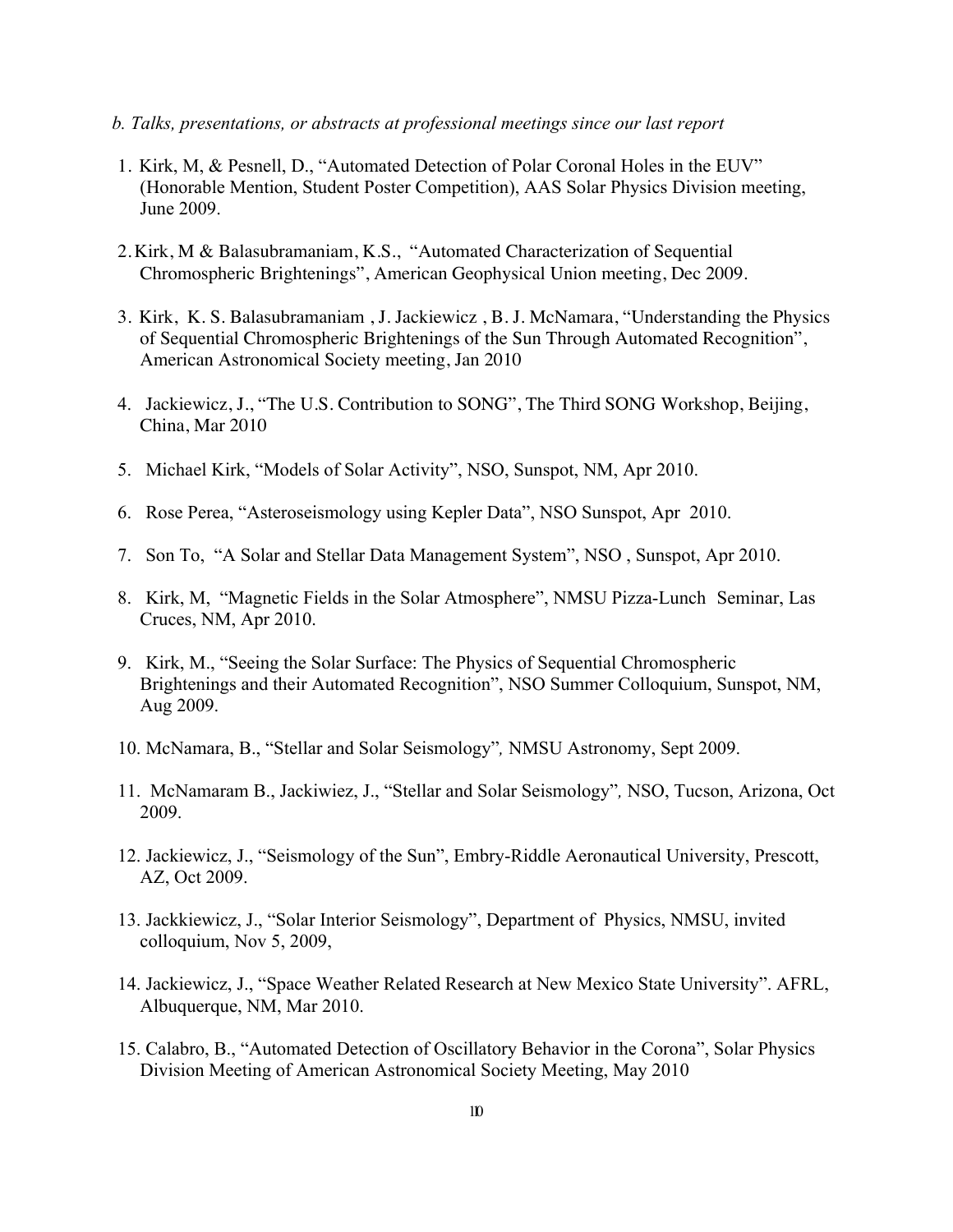- 16. DeGrave, K., "F-mode seismology of solar simulations", Solar Physics Division Meeting of of American Astronomical Society Meeting, May 2010
- 17. Jackiewicz, J., "Solar Oscillations and acoustic power measured in H-alpha", Solar Physics Division Meeting of the American Astronomical Society Meeting, May 2010.
- 18. Kirk, M., "Characterizing Chromospheric Flares and Sequential Brightenings", Solar Physics Division Meeting of of American Astronomical Society Meeting, May 2010.
- 19. Kirk, M., "Connecting Ephermeral Chromospheric Brightenings to Coronal Loops", Solar Physics Division Meeting of of American Astronomical Society Meeting, May 2010.
- 20. Ghraibah, A., "Fields, Flares, and Forecasts", Solar Physics Division Meeting of American Astronomical Society Meeting, May 2010
- 21. Guzik, J., **"**Observations of 14 Delta Scuti and Gamma Doradus Star Candidates for the Kepler Guest Observer Program Cycle 1". Third Kepler Asteroseismology Workshop: Kepler Asteroseismology in Action." Aarhus, Denmark, June 2010.
- 22. Guzik, J., "Helioseismology of Sunspots: An Extended Analysis of AR9787." Conference: "A New Era of Seismology of the Sun and Solar-like Stars." Aix-en-Provence, France, June/July 2010.
- 23. Jackiewicz, J., "Time-distance helioseismology inversions around sunspots no consensus", NSO, Tucson, Arizona, Aug 2010.
- 24. Jackiewicz, J., "Imaging the depths of the Sun with helioseismology", Boston College, Sept 2010.
- 25. Kirk, M., "Automated Characterization of Large Flares and Associated Sequential Chromospheric Brightenings," Solar Image Processing Workshop V, Sept 2010.
- 26. McAteer, J., "The 3D CME: Lessons learned, confirmed, and unearned from STEREO", invited colloquium at National Solar Observatory, University of Arizona, Tucson, Arizona, Oct 2010.
- 27. McAteer, J., "The 3D CME: Lessons learned, confirmed, and unearned from STEREO", invited colloquium at National Solar Observatory, Sunspot, Tucson, New Mexico, Nov 2010.
- 28. Kirk, M., "Properties of Solar Flares and Associated Sequential Chromospheric Brightenings," AGU Fall Meeting, Dec 2010.
- 29. McNamara, B., "The influence of Rotation on the Pulsation Spectra of B stars", Solar Physics Division Meeting of the American Astronomical Society Meeting, May 2011.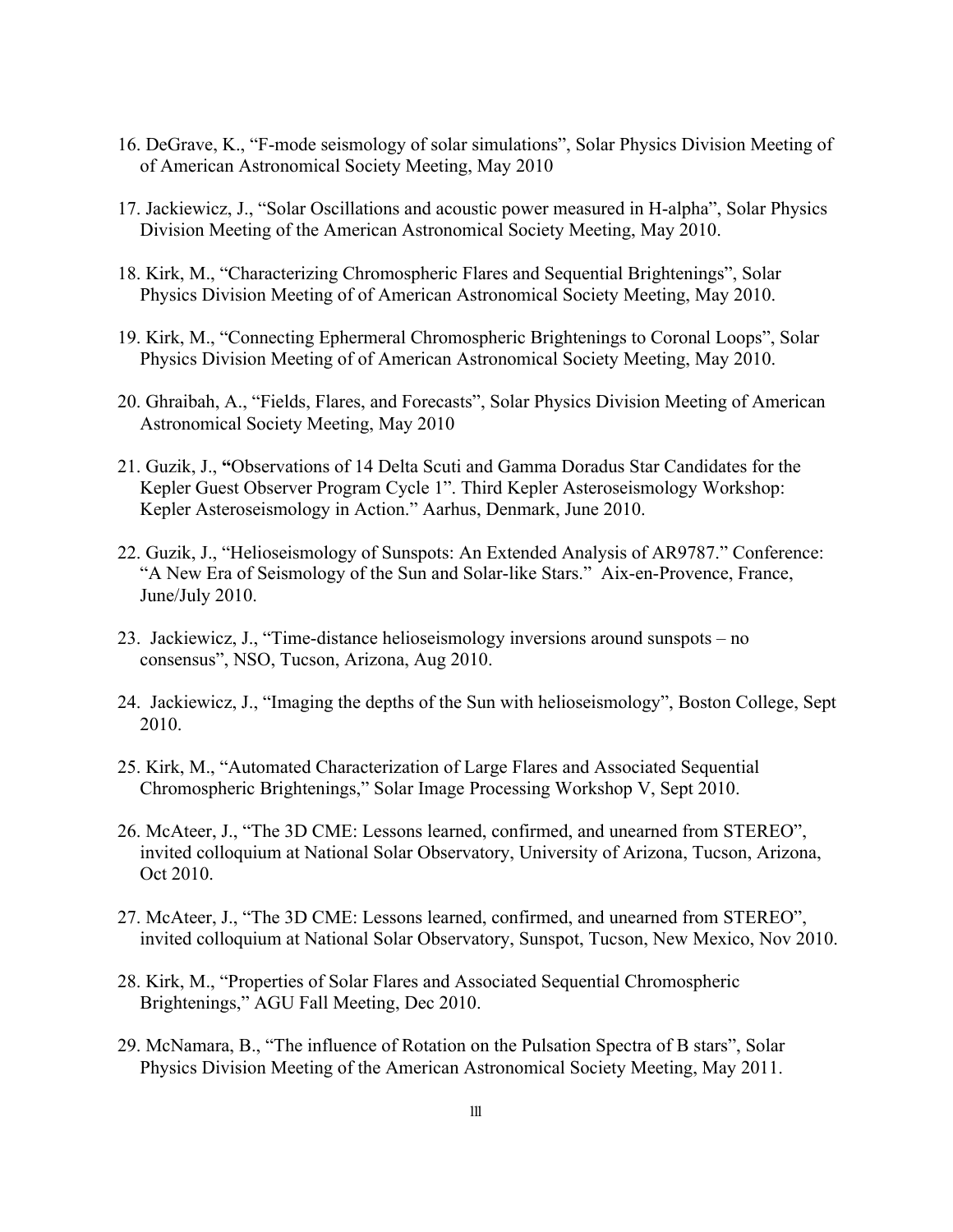- 30. McNamara, B., "The Pulsation Spectra of Kepler B-stars", American Astronomical Society, Boston, MA, May 2011.
- 31. Pevtsov, A., "Coronal Loop detection and seismology", Solar Physics Division Meeting of of American Astronomical Society Meeting, May 2011.
- 33. Calabro, B., McAteer, J., Pevtsov, A., "Why is the Sun hot?", Undergraduate Research Conference Poster Session, Sept 2011.
- 34. Calabro, B., "3- and 5- Minute Oscillatory Behavior in the Solar Corona", American Physical Society 4 Corners Section Meeting, Oct 2011.
- 35. Hao, Y., "Intelligent Search of Solar Data", American Astronomical Society Conference, Jan 2012.
- 36. Al-Ghraibah, A., "Automated Classification of Flaring Behavior in Solar Active Regions: Preliminary Results", American Astronomical Society Conference, Jan 2012.
- 37. Calabro, B., "Detecting Flows, Waves and Nanoflares in the Solar Corona", American Astronomical Society Conference, Jan 2012.
- 38. Calabro, B., "Oscillations", NMSU Society of Physics Students (SPS) Undergraduate Lecture Series, Las Cruces, New Mexico, Feb 2012.
- 39. Jackiewicz, J., Gangadharan, V., "LWS Workshop 2012: Local Helioseismology-Data Analysis, Modeling and Comparison", Invited Colloquium, Tucson, Arizona, Mar 2012.
- 40. Jackiewicz, J. & Gangadharan, V., "Seismology of small-scale magnetic features from simulations', LWS Workshop 2012, Tucson, AZ, Mar 2012.
- 41. Andic, A., "Speckle Reconstruction Technique", NMSU Solar & Stellar Physics Group Meeting, Las Cruces, New Mexico, Mar 2012.
- 42. Jackiewicz, J., ""Oscillatory power observed in flares and filaments." 26th NSO Workshop, Sac. Peak, NM, May 2012.
- 43. Jackiewicz, J., "Oscillatory power observed in flares and filaments." 26th NSO Workshop, Sac. Peak, NM, May 2012.
- 44. Gangadharan, V., "Acoustic emission from flux tubes in the solar network",  $26<sup>th</sup> NSO$ Workshop, May 2012.
- 45. Andic, A., "Waves and Flares", American Astronomical Society Conference, June 2012.
- 47. Kirk, M., "Automated recognition of Solar features for developing data driven prediction models of coronal mass ejections and space weather", AFOSR Space Science Program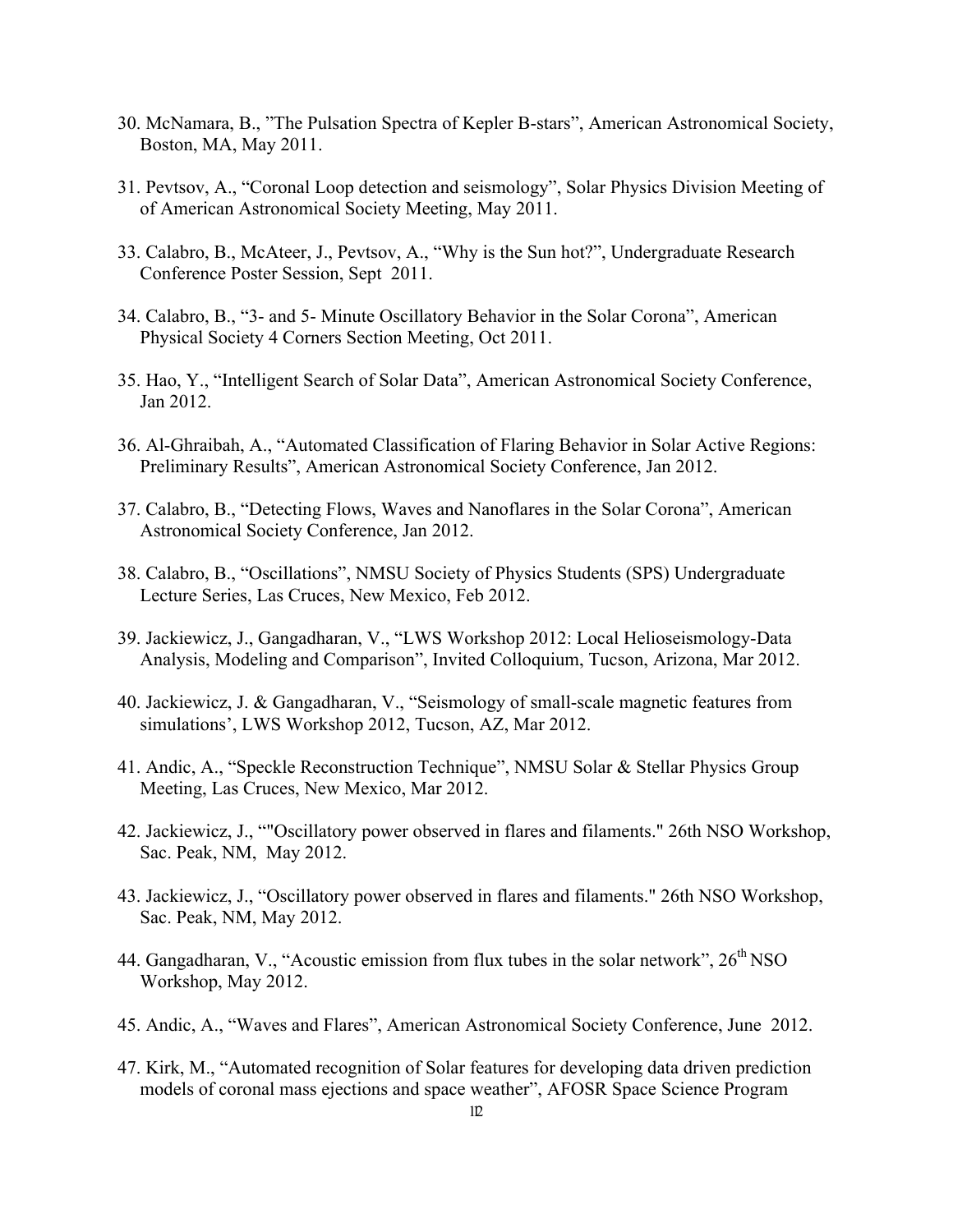review, June 2011.

- 48. McKeever, J., "The Pulsation of Red Giant Branch Stars ", Fourth SONG Workshop, Sept 2011.
- 49. Jackiewicz, J., "Suitability of the Apache Point Observatory 1m telescope for the Song Spectrograph", Fourth SONG Workshop, Sept 2011.
- 50. Kirk, M., "Connecting Ephermal Chromospheric Brightenings to Coronal Loops",  $27<sup>th</sup>$ Annual New Mexico Symposium, Oct 2011.
- 51. Kirk, M., "Physics of Ephemeral Chromospheric Brightenings", Invited Colloquium at Air Force Research Laboratory, Albuquerque, New Mexico, Oct 2011.
- 52. Pevtsov, A., "Coronal Loop and Seismology", American Physical Society Four Corners Section Meeting, Oct 2011.
- 53. Kirk, M., "Extracting Physics of Flares Through Sequential Chromospheric Brightenings", New Mexico Symposium, Oct 2011,
- 54. Kirk, M., "Sequential Chromopheric Brightening: An automated approach to extracting physics from ephemeral brightening", ATST EAST Meeting, Washington, DC, Nov 2011.
- 55. Taylor, G., "Solar Limb AO: A Test of a Phase-Diversity Sensor and Algorithms", ATST/EAST Conference, Nov 2011.
- 56. Kirk, M., "Mapping the dynamics of chromospherioc flares", AGU Fall meeting Dec 2011.
- 57. Kirk, M., "Chromospheric Explosions: Linking Observations Toward a Physical Model", American Astronomical Society Conference, Jan 2012.
- 58. McKeever, J. "Unusual Pulsation Properties of Red Giant Branch Stars in Kepler", American Astronomical Society Conference, Jan 2012.
- 59. McNamara, B., "Pulsating B Stars observed by Kepler", American Astronomical Society Conference, Jan 2012.
- 60. Pevtsov, A., "Coronal Loop Detection and Seismology", American Astronomical Society Conference, Jan 2012.
- 61. Taylor, G., "Nick Arge (AFRL): Solar Wind", Invited Colloquium at New Mexico State University, Las Cruces, New Mexico, Mar 2012.
- 62. Bourcheron, L. "Image Processing and Pattern Recognition: General Approaches and Application to Solar Data", Solar Information Processing Workshop, Aug 2012.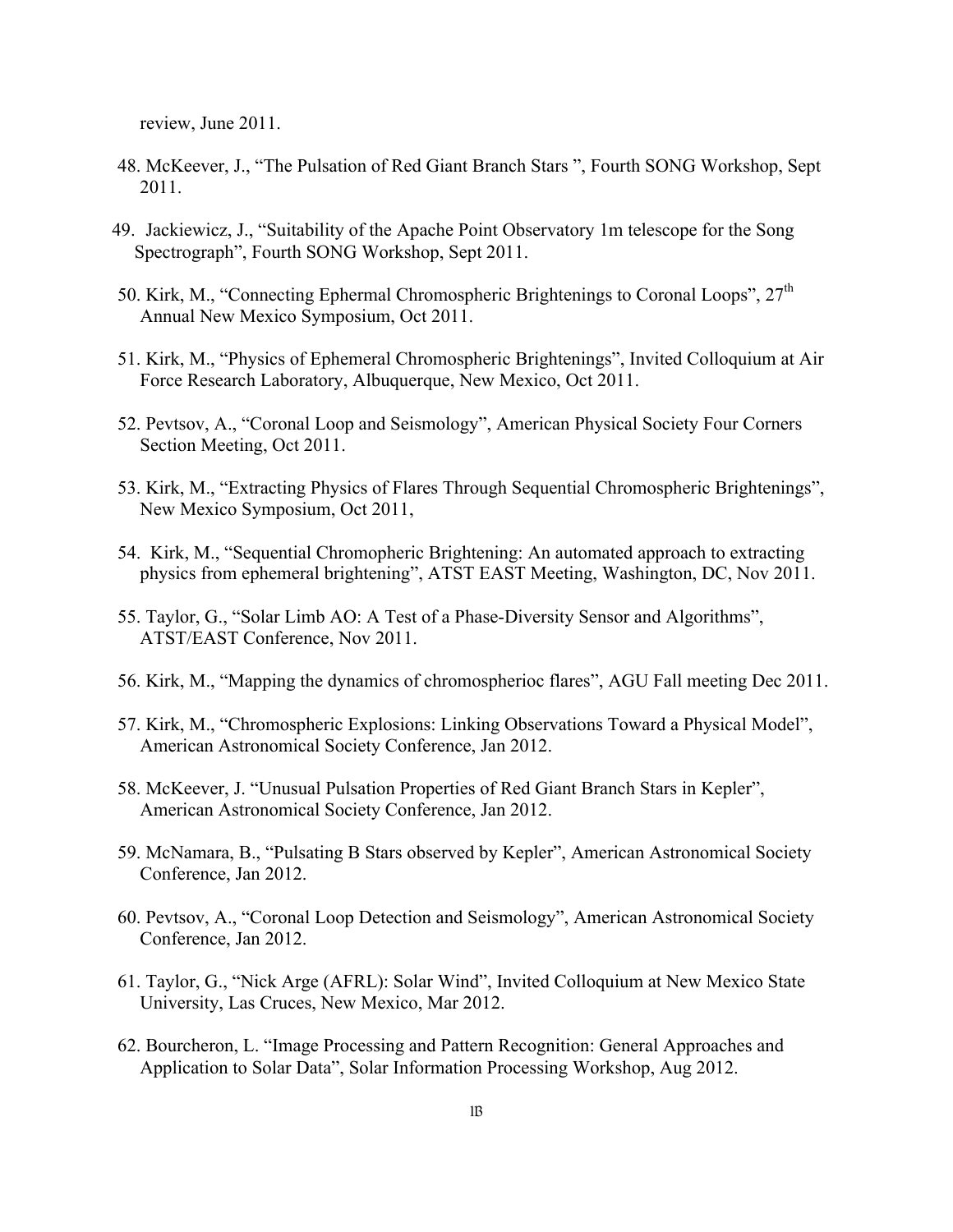- 63. Valluri, M., Bourcheron, L, McAteerm J., "Segmentation of Coronal Holes Using Active Contours and Detection of Small Boundary Flashes". Solar Information Processing Workshop, Aug 2012.
- 64. Gaulme, P., "Towards a breakthrough in the knowledge of internal structure of giant planets", European Planetary Science Congress, invited talk, 2012.
- 65. Gaulme, McKeever, Rawls, Jackiewicz, Mosser, "Red Giants in Eclipsing Binary Systems: Analysis of 53 Lightcurves from Kepler Data", Progress in physics of the sun and stars: a new era in helio- and asteroseismology, 2012.
- 66. MacDonald, G., "Enhanced Up-Flows Observed on the Solar Granules, Solar in Sonoma", Tracing the Connections in Solar Eruptive Events, 2012.
- 67. Schonfeld, S., Chamberlin, P., "Observations of the Neupert Effect with SDO and RHESSI", Solar in Sonoma: Tracing the Connections in Solar Eruptive Events, 2012.
- 68. Calabro, B., McAteer, R.T.J., Bloomfield, S.. "Observations of Oscillatory Behavior in the Corona", American Physical Society, 2012.
- 69. Jackiewicz, J., "Precision Astrophysics Experiments with the Kepler Satellite", APS 4- Corners Meeting, invited talk, 2012.
- 70. Ramesh, E., "Small-scale magnetic features in a simulated Sun", APS 4-Corners Meeting, 2012.
- 71. Calabro, B., McAteer, R.T.J., Pevtsov. A., "Detecting Flows, Waves and Nanoflares in the Solar Corona", American Astronomical Society, 2012.
- 72. McAteer, J., "Automated coronal seismology", BUKS conference, Crete, invited talk, 2012.
- 73. DeGrave, K., Jackiewicz, Braun, "Probing the Three-Dimensional Structure of Solar Supergranulation Using Local Helioseismology", The Modern Era of Helio- and Asteroseismology, 2012.
- 74. Jackiewicz, J., "How Best to Utilize Time-Distance Inversions", Contributed talk, LWS Workshop. Feb 2013.
- 75. DeGrave, K., "Time-Distance Helioseismology of Realistic Solar Simulations", LWS Workshop, Feb 2013.
- 76. Schonfeld, S., "Using ADAPT and EUV to better understand F10.7 physics", AFRL ADAPT group meeting, invited talk, Mar 2013.
- 77. MacDonald, G., McAteer, R. T. J., AFRL ADAPT workshop, "Solar far side imaging", Mar 2013.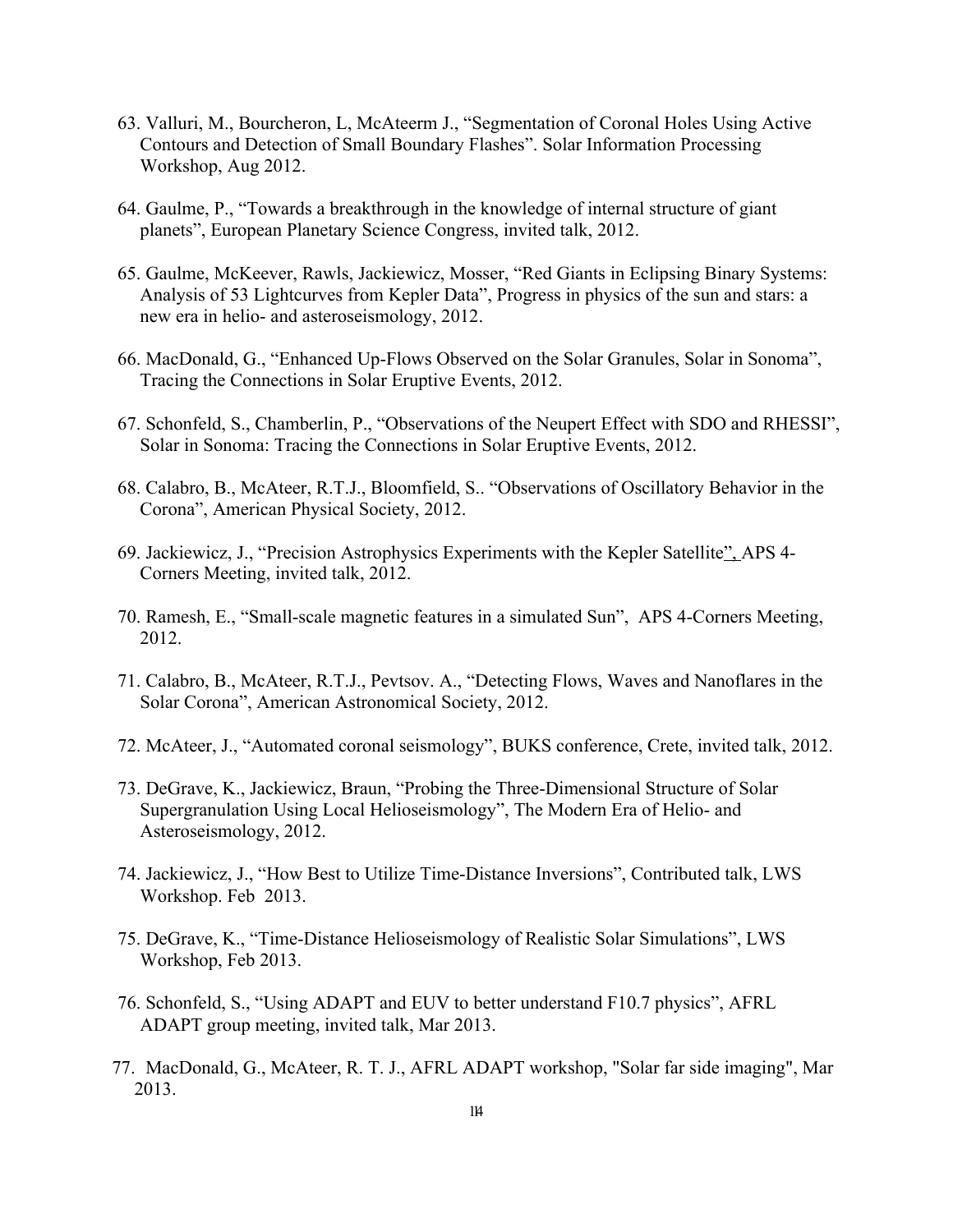- 78. Andic, A., McAteer, J., "The oscillatory response to solar flares", SDO meeting, Mar 2013.
- 79. MacDonlad, G., "Comparing an Active Regions Structure Derived From Near-Side and ADAPT", ADAPT Working Meeting, invited talk, Mar 2013.
- 80. Schonfeld, S., White, McAteer, "The solar 10.7 radio emission", ADAPT workshop, Apr 2013.
- 81. McAteer, R. T. J., "Space Weather from ADAPT maps", AFRL ADAPT workshop, AFRL, Albuquerque, Apr 2013.
- 82. McDonald, G., Arge, McAteer, "Calibrating ADAPT maps", ADAPT workshop, Apr 2013.
- 83. Schonfeld, S., McAteer, R. T. J., "Solar radio emission", AFRL ADAPT workshop, Apr 2013.
- 84. McAteer, R. T. J., "Flare prediction results from All-Clear worhsop", Space Weather Week, Boulder, Scope: International. Apr 2013.
- 85. McAteer, R. T. J., "Multifractals and Turbulence", Flare Prediction Workshop, NWRA-NASA, Boulder, Apr 2013.
- 86. McAteer, J., "Flare prediction", ADAPT workshop Apr 2013.
- 87. Degrave, K & J. Jackiewicz, J "Validating Time-Distance Helioseismology with Quiet Sun and Sunspot Simulations", Fifty Years of Seismology of the Sun and Stars, May 2013.
- 88. Jackiewicz, J., "Recent results from the time-distance technique", Fifty Years of Seismology of the Sun and Stars, NSO Tucson, invited talk, May 2013.
- 89. Vigeesh, V & Jackiewicz, J., "Seismology of Small-Scale Magnetic Features using Numerical Simulations", Fifty Years of Seismology of the Sun and Stars, May 2013.
- 90. Hao, Y & Cao, H., "STK-Anonymity, "K-Anonymity of Social Networks Containing both Structural and Textural information", DBSocial, June 2013.
- 91. Hao, Y & Cao, H., "Efficient Keyword Search on Graphs using MapReduce", Intl. Conf. on Information and Knowledge Management., June 2013
- 92. Andic, A. & McAteer, J.,"Flares, Waves , and Energy", SPD, June 2013.
- 93. Reep, J., Bradshaw, S., McAteer, R. T. J., AAS SPD 2013, "On the sensitivity of GOES flare classification to the collisional thick-target model". June 2013.
- 94. McAteer, J., "Solar Oscillations", Corona Seismology, July 2013.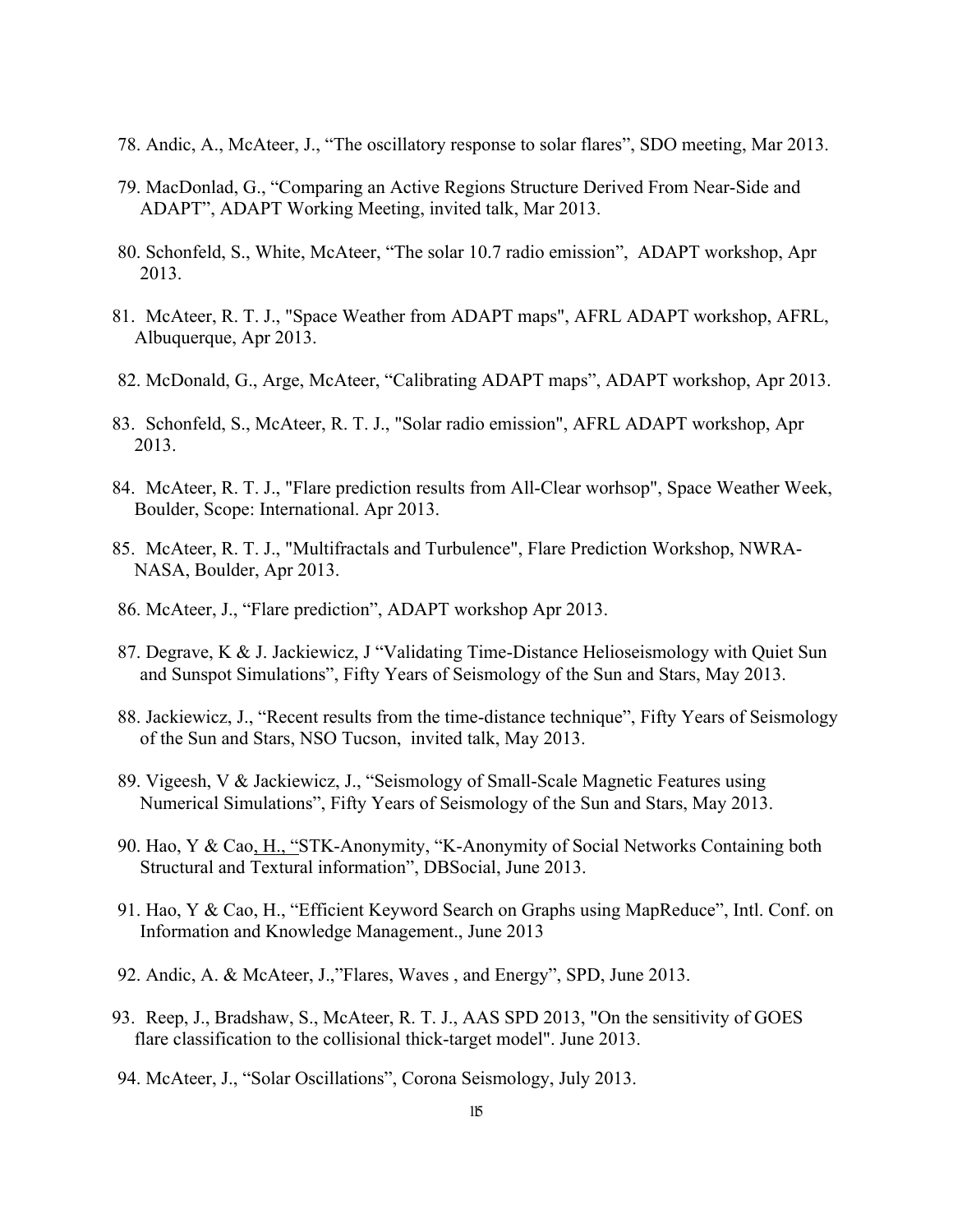- 95. McAteer, J., "The morphology of solar flares", UKSP, July 2013.
- 96. McAteer, R. T. J., "The role of magnetic topology in the onset of solar flares", UK NAM, July 2013.
- 97. Jackiewicz, J., "Red Giants in Eclipsing Binaries", SDSS-III Collaboration Meeting, Aug 2013.
- 98. McAteer, R. T. J., "NWRA Flare-Forecasting Comparison Workshops: Goals, Participants, and Methodology", Space Weather Weeks, Boulder and Belgium, Aug 2013.
- 99. Taylor, G., Rimmelle, T., McAteer, J. "An adaptive optics system for NSO, SPIE, Aug 2013.
- 100.McAteer, R. T. J., ISSI Workshop, ISSI, Switzerland, "The Search for Units: A Gradient Distribution route to Multifractality in Solar Magnetic Fields", Invited. Sept 2013.
- 101.Schonfeld, S., "The Neupert effect", Tracing Connections, Dec 2013.
- 102.Schonfeld, S. & McAteer, R. T. J. , AGU, "The source of F10.7 emission". Dec 2013.
- 103. MacDonald, G. & McAteer, R. T. J., "FarSide Imaging", AGU, Dec 2013.
- 104. McDonald, S., "SUNRISE granules", Tracing Connections, Dec 2013.
- 105. McAteer, R. T. J., "Coronal hole identification", Space Weather Workshop, Boulder, Apr 2014.
- 106.McAteer, R. T. J., "Multifractals, SOC and Space Weather", Invited. Forum for New Leaders in Space Science, CAS, NAS, May 2014
- *c. Articles submitted to NASA venues* None
- *d. Patents and patent applications* None
- *9) Follow-on grant proposals submitted/funded including funding amounts since our last report*
- 1. McNamara, B. "Measuring the sub-milli-magnitude frequency spectra of pulsating B stars" NASA, \$54K, awarded.
- 2. Jackiewicz, J., "Characterizing the Top of the Red Giant Branch using Kepler Drop-List stars" 2011, NASA, \$55K, awarded.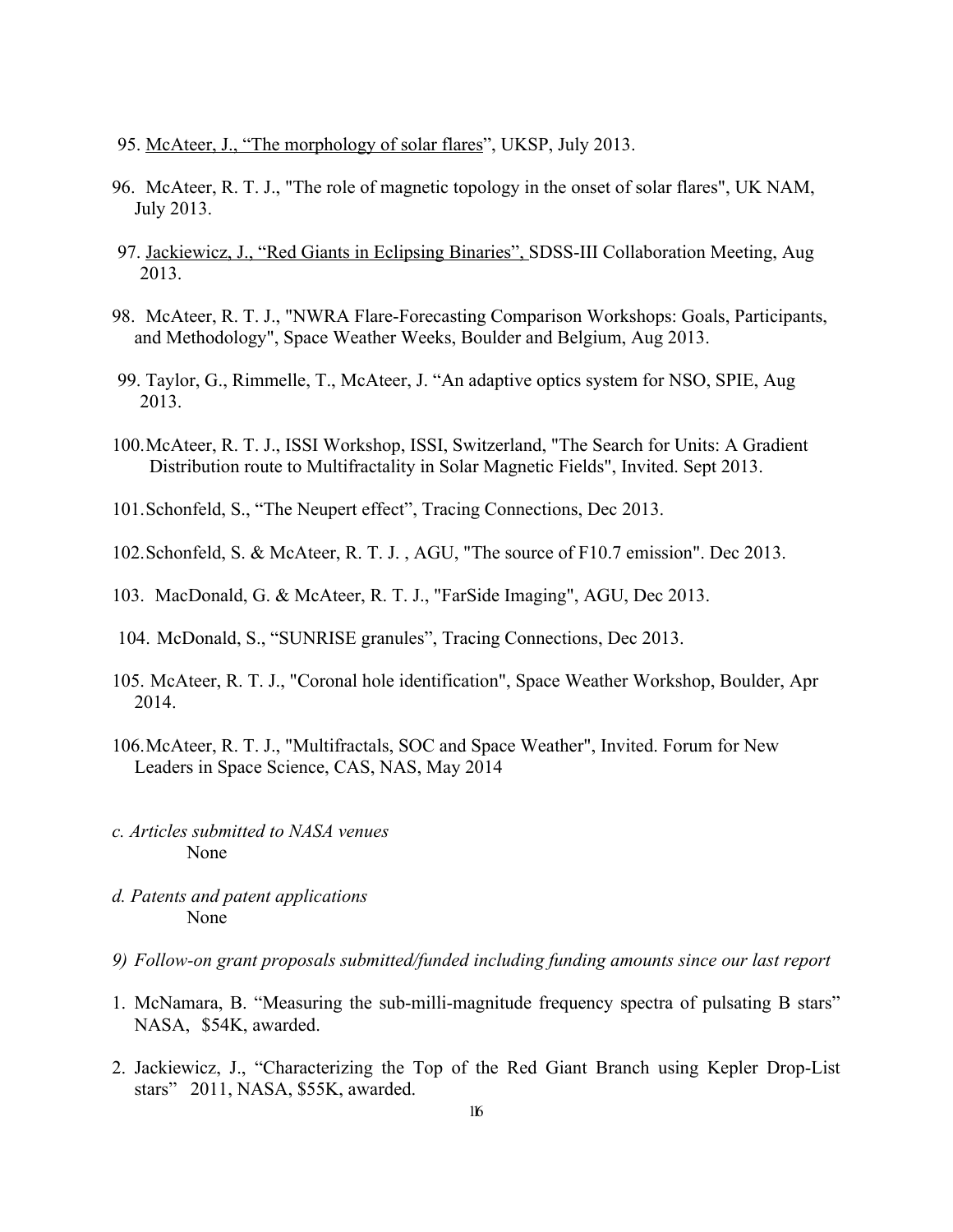- 3. McNamara, B. "The structure and global properties of Red Giant Clump stars", NASA, declined.
- 4. Guzik, J. "Transition in variable stars: from Solar type to Gamma-Doradous type", NASA, \$58K, awarded.
- 5. Guzik, J. "A search for hybrid Gamma-Doradus/Delta Scuti pulsating variables, Improving the Statistics" NASA, \$58K, awarded.
- 6. McNamara, B. "Automatic Recognition of Solar Features for Developing Data Driven Prediction Models of Solar Activity and Space Weather," AFOSR, \$47K, awarded.
- 7. Jackiewicz, J., "A Program to Financially Support Student Attendance at Solar Physics Meetings", 2010, NASA, \$45,000, declined.
- 8. Jackiewicz, J., "A PAARE Program between NMSU, the NSO, and the AFRL", 2009, \$325,935, NSF, awarded.
- 9. McNamara, B., "A PAARE Program between NMSU, the NSO, and the AFRL", 2009, \$325,935, NSF, awarded.
- 10. Cao, H & Jackiewicz, J., "Efficient and Intelligent Management of Solar Data by Utilizing High-Performance Computing Infrastructure and Semantic Knowledge for Data-Intensive Retrieval and Exploration", NMSU, \$50,000, awarded.
- 11. Guzik, J., "A search for hybrid Gamma Doradus/Delta Scuti pulsating variables-improving the statistics", NASA, \$100,000, awarded.
- 12. Jackiewicz, J., "Sounding stars with Kepler", (with PI Joanna Molenda-Zakowics, Univ. of Warsaw) European Union, \$3,500,000, 3 years, declined.
- 13. Jackiewicz, J., "Probing stellar interiors with asteroseismology", Los Alamos National Laboratory, \$215,564, awarded.
- 14. Jackiewicz,J: "Automatic recognition of solar features for developing data driven prediction models of solar activity and space weather", AFOSR, \$45,000, awarded.
- 15. Jackiewicz, J., "MRI consortium: Acquisition of the U.S. contribution to SONG: A global telescope network for asteroseismology and exoplanets". Co-PI. Jon Hakkila (College of Charleston), NSF, \$3,269,000. 3 years, declined.
- 16. Jackiewicz, J., "The National Solar Observatory's annual solar physics workshops of the American Astronomical Society", NSF, \$45,000, 3 years, awarded.
- 17. McAteer, J., "The Complex Sun", NASA, \$452,000, 3 yrs, declined.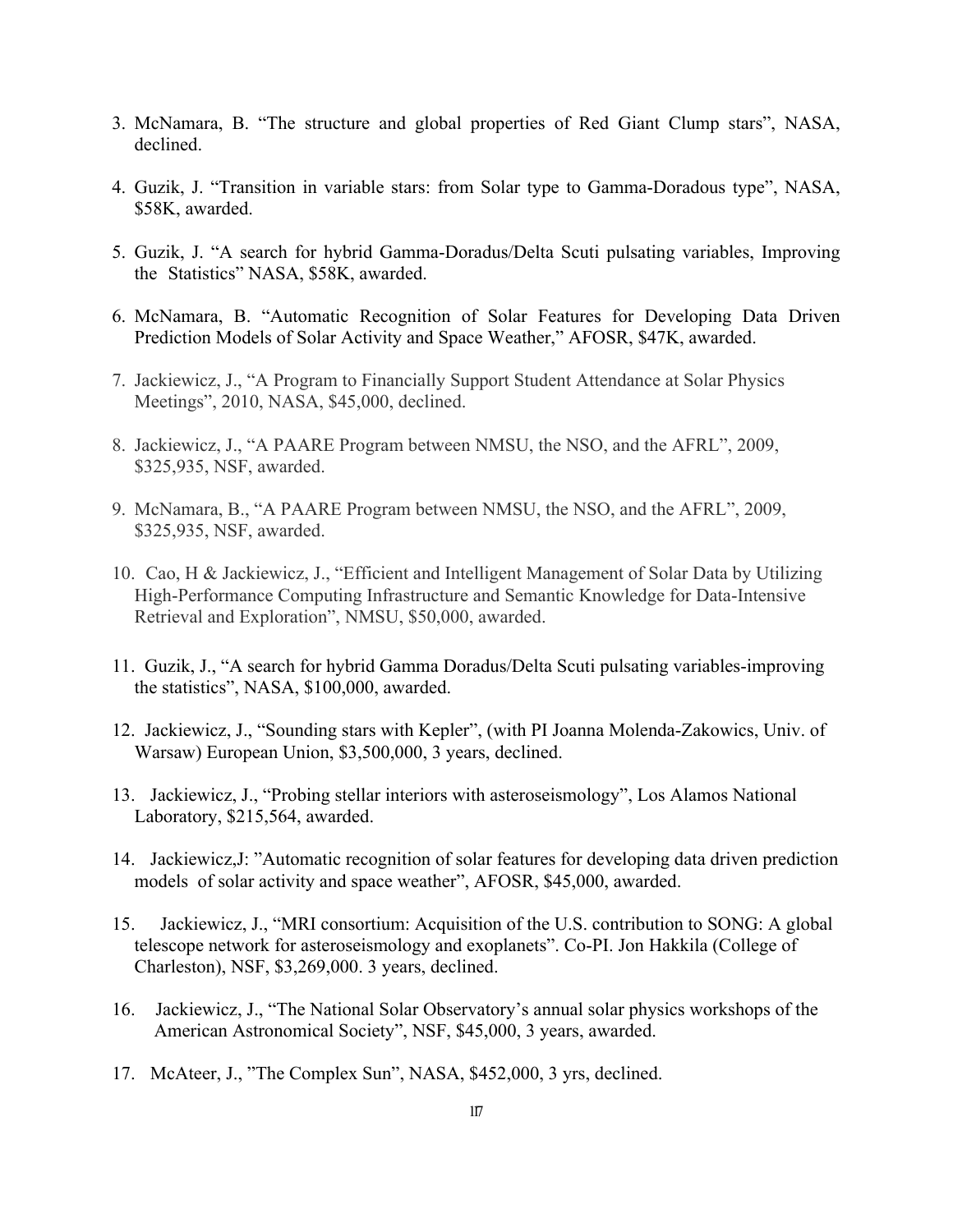- 18. McAteer,J., "Adaptive Optics for Solar Physics", NMSU, \$44,000, 3 yrs, awarded.
- 19. Jackiewicz, J., "A Fresh Look at Giant Planet Seismology", 2010, NASA \$25K, declined.
- 20. McAteer, J., "Neutron Monitors for Space Science", NASA, \$747,000, 3 yrs , declined.
- 21. McAteer, J., "Novel Approaches to Understanding Coronal Structures", NASA, \$356,000, 3 yrs, declined.
- 22. McNamara,B., "The structure and global properties of Red Giant Clump stars", NASA, declined.
- 23. McNamara,B., "Characterizing the top of the Red Giant Branch using Kepler drop-list stars", NASA, \$55,203. 1 year, declined.
- 24. McNamara, B., "New Mexico education center in space science and engineering. Department of Defense, \$4,830,302, 5 years, declined.
- 25. McNamara, B., "Creating a 21<sup>st</sup> Century Partnership with the National Solar Observatory for Excellence in Solar Physics", AURA/NSF, declined.
- 26. Boucheron, L. "A database and image processing approach to the management of large image collections", AFRL, declined.
- 27. Delgado, F., "NM Space Grant Consortium Undergraduate Scholarship", NASA, \$5,000, 1 year, awarded.
- 28. Jackiewicz, J. (CoI), "MRI consortium: Development of the SONG spectrograph and installation on the 1 meter telescope at Apache Point Observatory", NSF, \$1,000,000, 3 years, declined.
- 29. Jackiewicz, J., "Probing the three-dimensional structure of solar supergranulation with local helioseismology", NASA, \$90,000, declined.
- 30. Jackiewicz, J. (CoI), "The influence of sub-surface and surface dynamics on the activity cycle", 2011, NASA, \$22,126, awarded.
- 31. Jackiewicz, J. (CoI), "Developing physics-based procedures for local helioseismology probing sunspots and magnetic regions", 2009, NASA, \$2,800,000 (NMSU \$101,000), 4 yrs., awarded.
- 32. Jackiewicz, J., "Influence of tidal forces on solar-like oscillations of red giants in binary systems", NASA, 1 year, declined.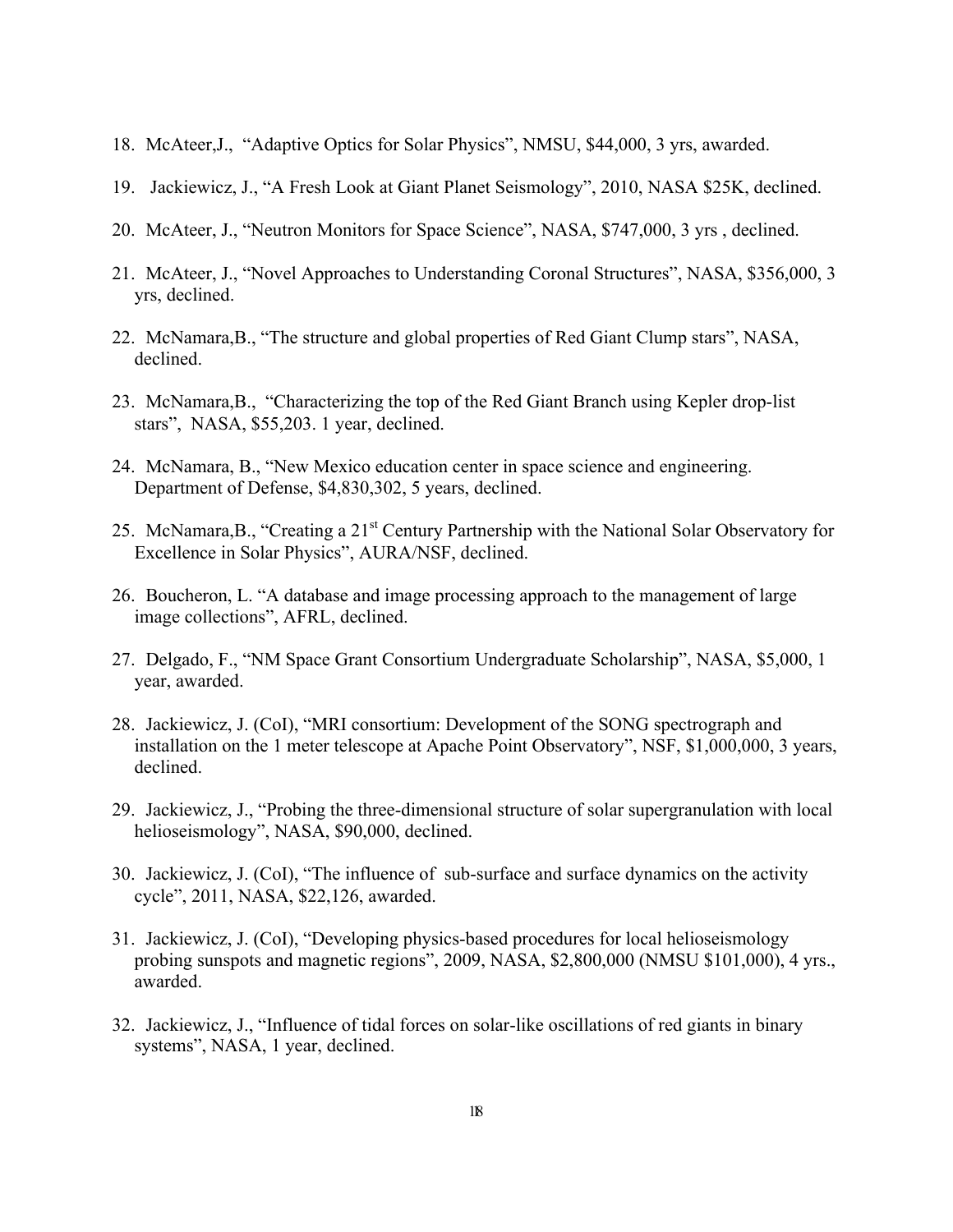- 33. Jackiewicz, J., "Investigating the pulsation characteristics of hot variable stars", NASA, 1 year, declined.
- 34. Jackiewicz, J. (CoI), "Kepler gamma Doradus and delta Scuti stars: Filling the Gaps", NASA, 1 year, declined.
- 35. McAteer, J., "Solar Terrestrial Observations and Relations Monitor (STORM)", DoD, \$429,000, declined.
- 36. McAteer, J., "Novel Approaches to Understanding Coronal Structure", NASA, \$103,000, declined.
- 37. McAteer, J., "Neutron Monitors for New Mexico", NASA, \$749,000, declined.
- 38. McAteer, J., "Contemplating Coronal Complexity", NASA, \$120,000, declined.
- 39. McAteer, J. (CoI), "Photospheric properties of flaring vs. flare-quiet active regions: can we use HMI vector magnetogram sequences to quantify, when and why does the Sun go boom?", NASA, \$546,000 (NMSU \$50,187), awarded.
- 40. McAteer, J. (CoI), "MRI: Development of an Adaptive Optics System for Solar Stellar Observations", NSF, \$1,462,000, declined.
- 41. McAteer, J., "Rapid Flare Dynamics in the Chromosphere", NASA, \$371,000, declined.
- 42. McAteer, J., " Student travel fund", NASA, \$20,000K, declined.
- 43. McNamara, B., "Spotted B-stars: Exploring a newly discovered magnetic B star phenomena", NASA. 1 year, awarded Kepler targets, declined.
- 44. McNamara, B., "A comprehensive study of the star-burst cluster NGC 3603", NASA, declined.
- 45. McNamara, B., "A targeted search for intermediate mass black holes in two promising clusters", NASA, declined.
- 46. McAteer, J., "Oscillations in the Solar Corona"; NASA, Total project amount requested: \$376,859; 2013-2016, awarded.
- 47. McAteer J., "Photospheric properties of flaring vs. flare-quiet active regions", NASA, Total project amount requested: \$546,051; 2013-2016, awarded.
- 48. McAteer, J., "Solar Dynamics Observatory Oscillations module"; Harvard Smithsonian (sub. from NASA); Total project amount requested: \$40,000; 2011-2014, awarded.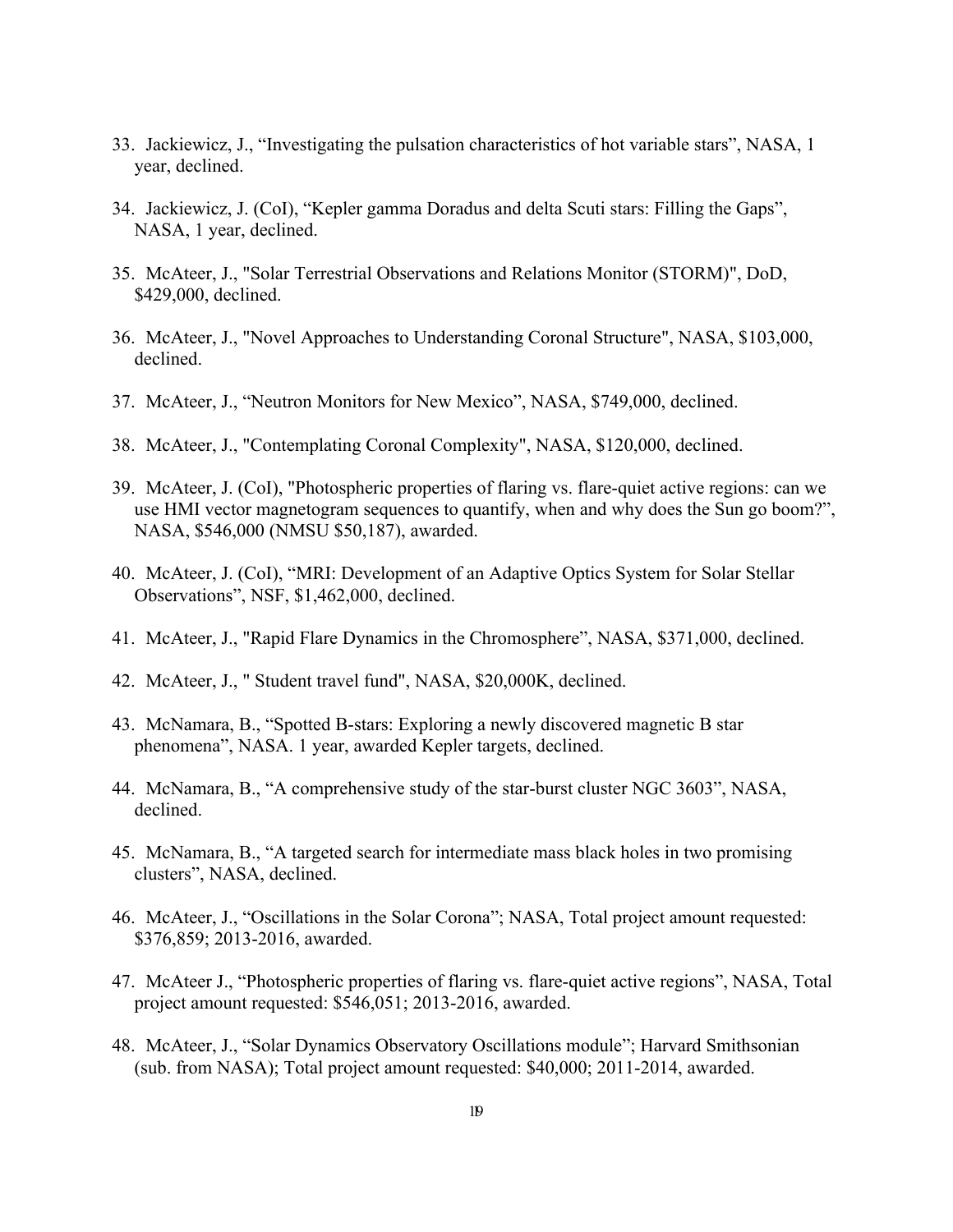- 49. McAteer, J., "The physical connection of flares and oscillations", NASA, Total project amount requested: \$346,980; 2014-2017, pending.
- 50. McAteer, J., "The energy balance in solar active regions", NASA, Total project amount requested: \$383,989; 2014-2017, pending.
- 51. McAteer, J., "Multi-Wavelength Observations and Models of Compact Flare Dynamics and Evolution", NASA, Total project amount requested: \$408,323; 2014-2017, declined.
- 52. McNamara, B., "The Initial Mass Function of NGC 3603", Hubble Space Telescope Cycle 21, Agency: NASA, Submission data: March 1, 2013, Total project amount requested: n/a, declined.
- 53. McNamara, B., "A Targeted Search for Intermediate Mass Black Holes", Hubble Space Telescope Cycle 21, Agency: NASA, Submission data: March 1, 2013, Total project amount requested: n/a, declined.
- 54. Schonfeld, S.,"AFRL Space Scholars Program", AFOSR, Submission date: February 2013, Total project amount requested, \$11,000, awarded.
- 55. MacDonald, G., "AFRL Space Scholars Program ", AFOSR, Submission date: February 2013, Total project amount requested, \$7,000, awarded.
- 56. Rawls, M. , "NMSGC Fellowship", NASA, Submission date Fall 2012, Total project amount requested, \$10,000, awarded.
- 57. Andic, A, "The physical connection of flares and oscillations",NASA, Total project amount requested \$346,980, declined.
- 58. Andic, A, "Connection between photosphere and chromosphere", NASA, Total project amount requested: \$192,756; declined.
- 59. Andic, A, " Mapping the magnetic canopy in the chromosphere with short period oscillations", NASA, Total project amount requested \$350,000, declined.
- 60. Boucheron, L, McAteer, J., Jackiewicz, J., & Pevtson, A. "An Exploration of Active Region Evolution Using SDO and Probabilistic Regression", NASA, 2013, Total project amount requested: \$486,000, declined.
- 61. Boucheron, L, "An Exploration of Active Region Evolution Using STEREO and SDO", NASA, Submission date: May 18, 2012 Total project amount requested: \$405,000, declined.
- 62. Cao, H., "Foundations of Large Scale Knowledge and Reasoning Systems", NSF, Submission date: June 2012, Total project amount requested: \$746,933, declined.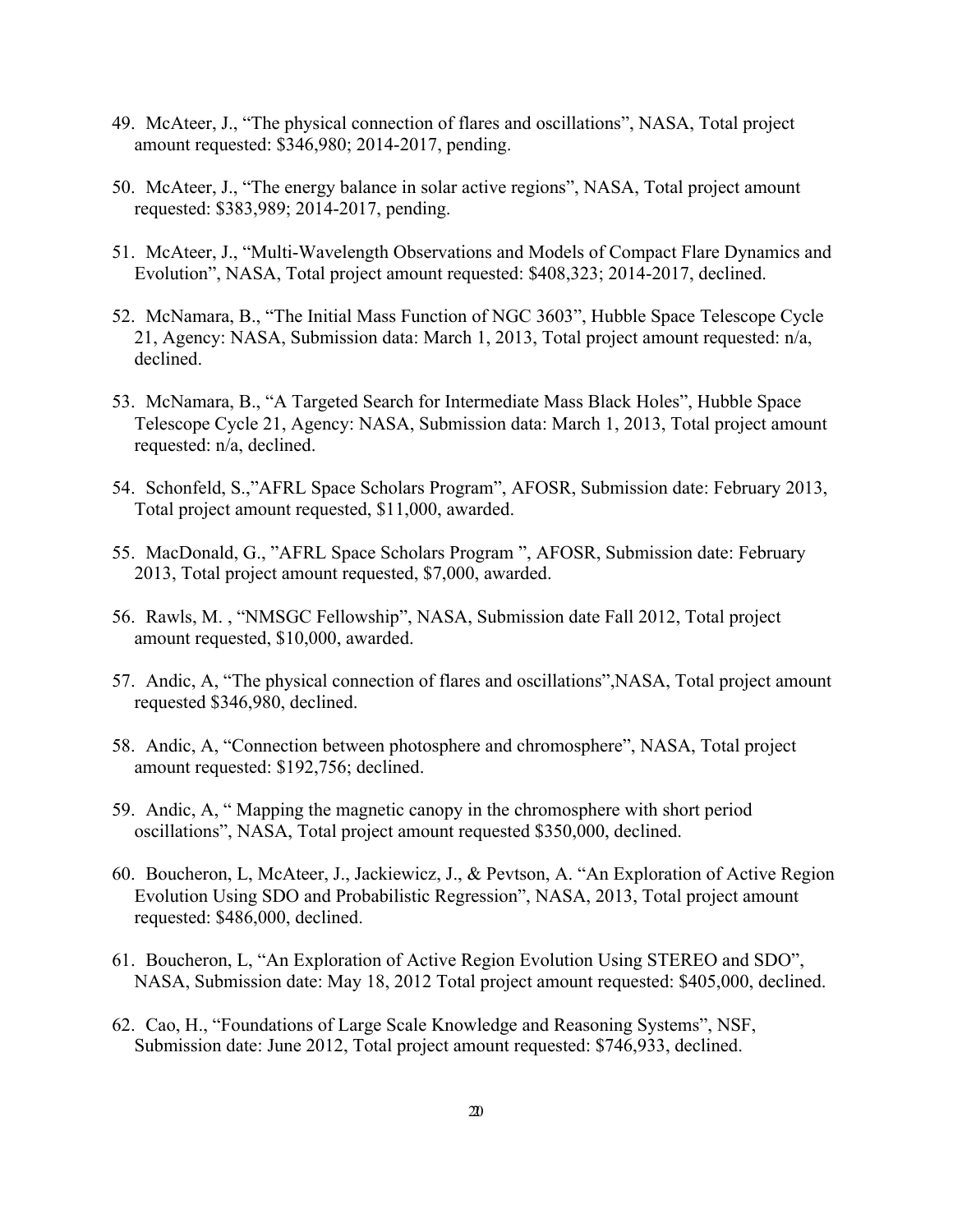- 63. Gaulme, P., "Cloud physics and mesoscale waves as probes of Jupiters interior", Institute of Geophysics and Planetary Physics (IGPP) University/Laboratory collaborative research Agency: Los Alamos National Laboratory, Submission date: April 1, 2013 Total project amount requested: \$294,638, declined.
- 64. Gaulme, P., "Systematic modeling of transits and phase effects from light curves of transiting exoplanets and eclipsing binary stars Program", NASA, March 1, 2013 Total project amount requested: \$257,418, declined.
- 65. Gaulme, P., "Testing Asteroseismology with direct measurements of stellar mass and/or radius in eclipsing binary and multiple-star systems", NASA, Submission date: January 18, 2013 Total project amount requested: \$56,248, declined.
- 66. Jackiewicz, J., "Analysis of pulsating red-giant stars in eclipsing binaries for precision astrophysics experiments with Kepler", NASA, Submission date: May 17, 2013 Total project amount requested: \$336,785, awarded.
- 67. Jackiewicz, J., "Determining the three-dimensional profile of solar supergranulation and its connection to the magnetic network", NASA, Submission date: May 1, 2013 Total project amount requested: \$258,404, declined.
- 68. Jackiewicz, J., "Imaging the Three-Dimensional Structure of Solar Supergranulation With Local Helioseismology", NASA, Submission date: February 1, 2013 Total project amount requested: \$30,000, declined.
- 69. Jackiewicz, J., "What Makes B-Stars Tick? Unraveling the Mysteries of Candidate Kepler Binaries", NASA, Submission date: February 1, 2013, Total project amount requested: \$30,000, declined.
- 70. Jackiewicz, J., "A detailed study of the solar supergranulation profile using local helioseismology and realistic simulations of convection", NASA, Submission date: May 18, 2012 Total project amount requested: \$268,782, declined.
- 71. Jackiewicz, J. & Mayorga, L., "Create a Model to Reproduce Observed Planetary Transit Effects & Probe Intrinsic Properties of Exoplanets", NSF Graduate Research Fellowship, Submission date: April 2013, Total project amount requested: \$126,000, awarded.
- 72. McNamara, B., "The Initial Mass Function of NGC 3603", Hubble Space Telescope Cycle 21, NASA, Submission data: March 1, 2013, Total project amount requested: n/a, declined.
- 73. McNamara, B., "A Targeted Search for Intermediate Mass Black Holes", Hubble Space Telescope Cycle 21, NASA, Submission data: March 1, 2013, Total project amount requested: n/a, declined.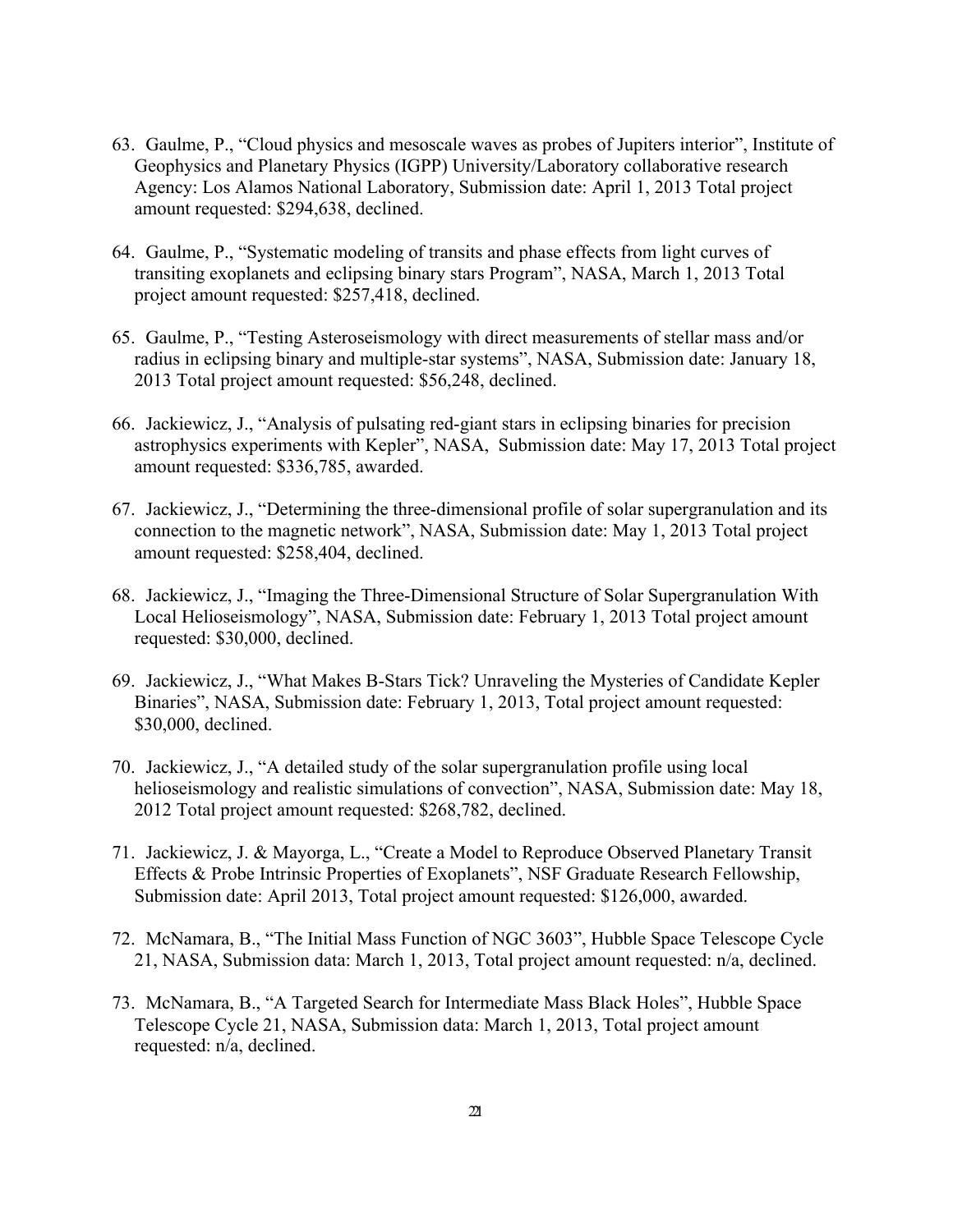- 74. Schonfeld, S.,"AFRL Space Scholars Program", AFOSR, Submission date: February 2014, Total project amount requested, \$11,000, awarded.
- 75. MacDonald, G., "AFRL Space Scholars Program ", AFOSR, Submission date: February 2014, Total project amount requested, \$7,000, awarded.
- 76. McAteer, R. T. J. (Principal), NSF, "CAREER: INSPIRE An INtegrated Solar Physics Program In Research and Education", \$750,000, September 2013 - August 2018, awarded.
- 77. McAteer, R. T. J. (Principal), NASA, "Oscillations in the Solar Corona", NASA, \$250,928.00, January 2013 - January 2016, awarded.
- 78. McAteer, R.T.J, "Filament Eruptions and the Solar Radio F10.7 Flux", AFOSR, \$124,516, Sept 2014-Sept 2017, awarded.
- 79. McAteer, R.T.J., "The New Role of Data Assimilation in Corona and Solar Wind Models", NASA, \$90,000, Sept 2014-Sept 2014, awarded.
- 80. Rawls, M., "NMSGC Fellowship", Agency: NASA, Submission date Fall 2014, Total project amount requested, \$10,000, awarded.
- 81. Schonfeld, S., "NMSGC Fellowship", Agency: NASA, Submission date Fall 2014, Total project amount requested, \$10,000, awarded.
- 82. McAteer, R. T. J. (Principal), "Photospheric Properties of Flaring vs. Flare-Quiet Active Regions: Can We Use HMI Vector Magnetogram Sequences to Quantify, When and Why does the Sun Go Boom?'', NASA, \$33,058.02, September 24, 2012 - September 23, 2014, awarded.
- 83. Boucheron, L. E. (Co-Principal), McAteer, R. T. J. (Principal), "The Energy Balance in Solar Active Regions", NASA, \$383,989.00, (October 1, 2013 - September 30, 2016), declined.
- 84. McAteer, R. T. J. (Principal), Sponsored Research, "Developing Insight into Space Weather Events through Observation Motivated Modeling HAO", High Altitude Obervatory, Total Award: \$100,000.00, January 1, 2014 - December 31, 2017, pending.
- 85. McAteer, R. T. J. (Principal), Sponsored Research, "RUI: ATI: Development of an Adaptive Optics Coronagraph System", NSF, Total Award: \$126,180.50, June 1, 2013 - May 31, 2016, pending.
- 86. McAteer, R. T. J. (Principal), Sponsored Research, "A Workshop to Identify Coronal Holes and How Best to Compare Them with Models", NASA, Total Award: \$54,020.00, October 1, 2013 - September 30, 2015, declined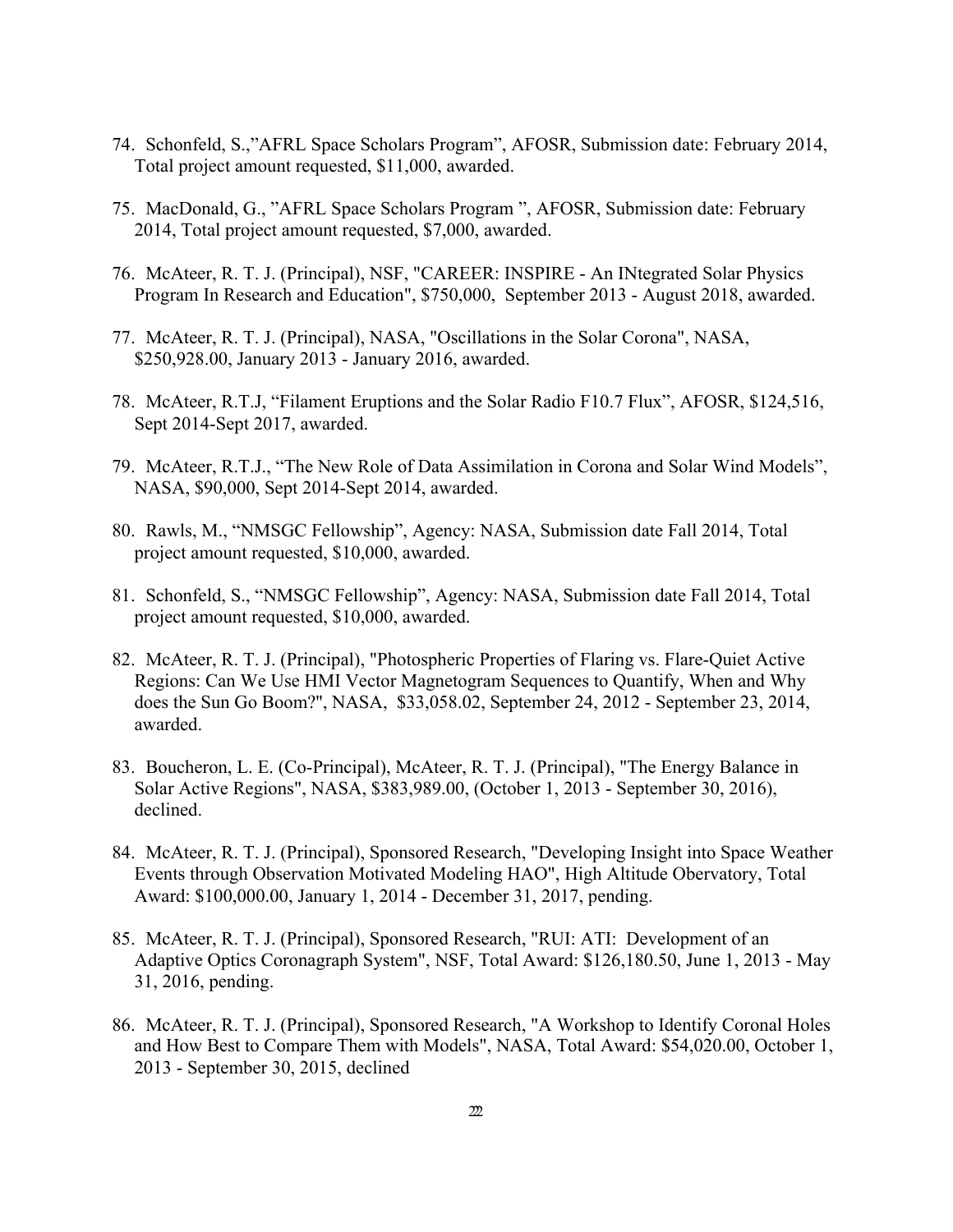- 87. Cao, H., "iCREDITS: interdisciplinary Center of Research Excellence in Design of Intelligent Technologies for Smartgrids", (PI: Enrico Pontelli), NSF, 2013, \$4,999,721, awarded.
- 88. Cao, H., (Co PI), Acquisition of an Instrument for Research in Irregularly Parallel Big Data Computation. (PI: Jonathan Cook), 2013, NSF, \$224,074, awarded.
- 89. McAteer, R. T. J. (Principal), Sponsored Research, "The Variable Sun: Engaging Underrepresented Minority Students in scientific frontiers and controversies", Research Corporation for Science Advancement, Total Award: \$75,000.00, February 15, 2014 - February 15, 2017, declined.
- 90. Gangadharan, V. (Co-Principal), Andic, A. (Principal), McAteer, R. T. J. (Co-Principal), Sponsored Research, "Mapping the Magnetic Canopy in the Chromosphere with Short Period Oscillations", NASA, Total Award: \$347,730.00, February 1, 2014 - December 31, 2014, declined.
- 91. McAteer, R. T. J. (Co-Principal), Jackiewicz, J. (Co-Principal), Boucheron, L. E. (Principal), "An Exploration of Active Region Evolution Using SDO and Probabilistic Regression", NASA, Total Award: \$405,856.00, (January 1, 2014 - January 31, 2014), declined.
- 92. Andic, A. (Principal), McAteer, R. T. J. (Co-Principal), Sponsored Research, "Quantifying the Connection between the Photosphere and the Chromosphere", NASA, Total Award: \$192,756.00, (December 16, 2013 - January 31, 2014), declined.
- 93. Gangadharan, V. (Co-Principal), Andic, A. (Principal), McAteer, R. T. J. (Co-Principal), Sponsored Research, "The Physical Connection of Flares and Oscillations", NASA, Total Award: \$346,980.00, (November 1, 2013 - January 31, 2014), declined.
- 94. Andic, A. (Principal), McAteer, R. T. J. (Co-Principal), Sponsored Research, "Flares, Waves and Energy", NSF, Total Award: \$219,677.44, (July 1, 2013 - January 31, 2014), declined.
- 95. McAteer, R. T. J. (Principal), Sponsored Research, "Multi-Wavelength Observations and Models of Compact Flare Dynamics and Evolution", NASA, Total Award: \$168,313.00, December 14, 2013 - December 13, 2016, declined
- 96. McAteer, R. T. J. (Co-Principal), Jackiewicz, J. (Co-Principal), Boucheron, L. E. (Co-Principal), McNamara, B. J. (Co-Principal), Hynes, P., "New Mexico Data Assimilation for Space Weather", NASA, Total Award: \$1,124,994.10, (January 1, 2013 - January 31, 2014), declined.
- 97. Jackiewicz, J. (Principal), Sponsored Research, "CAREER: New Constraints on the Solar Dynamo Using Helioseismology", NSF, Total Award: \$582,503.48, February 15, 2013 - January 31, 2018. Awarded.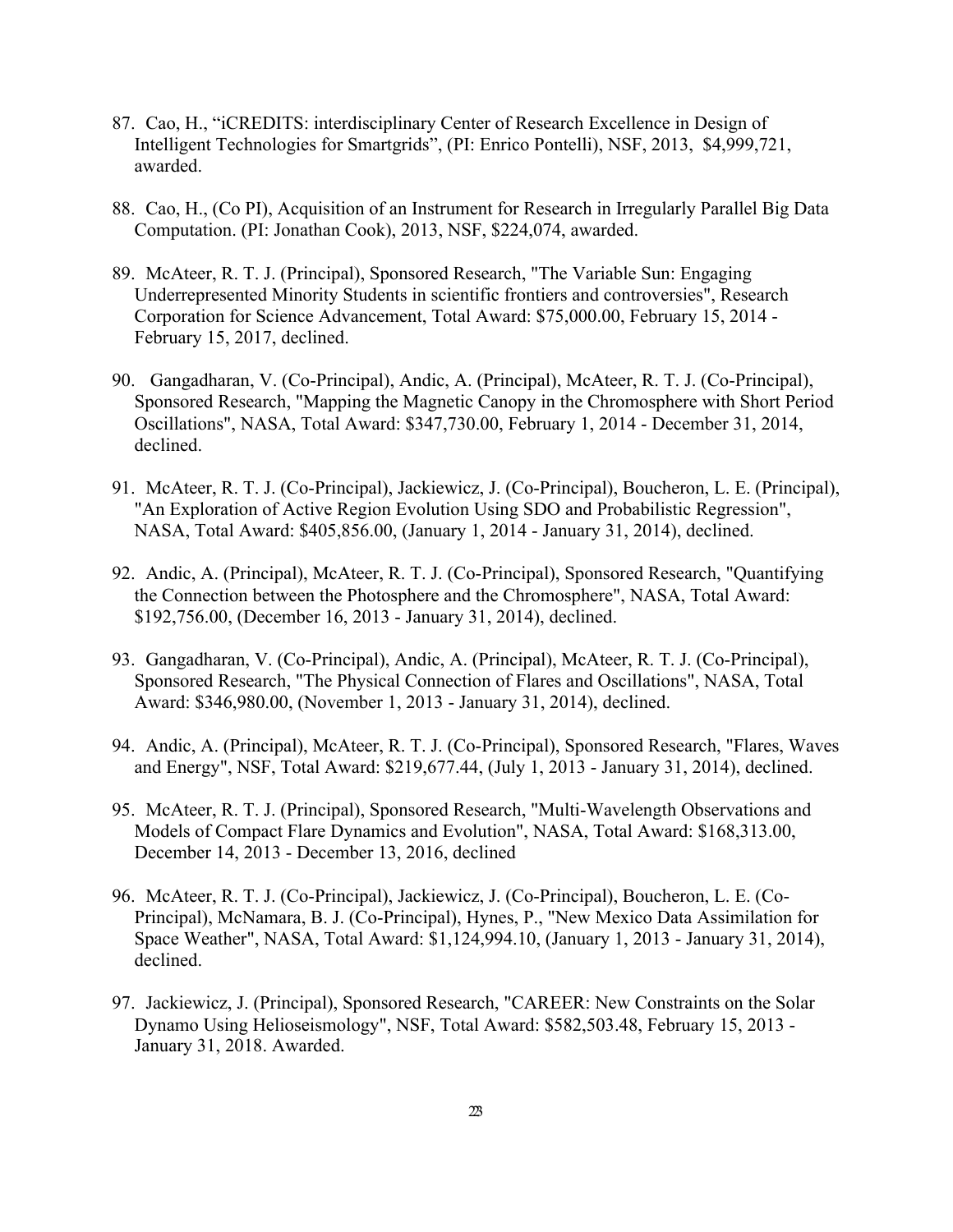- 98. McNamara, B. "A targeted search for IMBHs in Two Globular Clusters", NASA HST Cycle 22, request \$90K, submitted March 2014, pending.
- 99. Cao, H., "Small: Aspect-level Influence Discovery from Graphs", 2014, NSF, \$448,245, pending.
- 100. Cao, H., "Successful Aging and Falls Risk Reduction Center of Biomedical Research Excellence (SAFR-COBRE)", (PI: Robert Wood), 2014, NIH, \$10,800,000, pending.
- 101. Boucheron, L, "An Exploration of Active Region Evolution Using SDO and Regression Methods", 2014, NASA, \$500,000, pending.
- 102. MacDonald, G. NASA Graduate Student Fellowship, NASA/NESSF, 2014, \$90,000, awarded.

## **14. Demographic (ethnicity/race and gender through self identification) information on participants (cumulative)**

| Name                 | Ethnicity | Gender       | Institution                  |
|----------------------|-----------|--------------|------------------------------|
| Ahluwalia, Hargit    | Indian    | M            | University of New Mexico     |
| Balasubramaniam, K   | Indian    | M            | <b>AFRL</b>                  |
| Boucheron, Laura     | Anglo     | F            | New Mexico State University  |
| Cao, Huiping         | Asian     | F            | New Mexico State University  |
| Guzik, Joyce         | Anglo     | $\mathbf{F}$ | Los Alamos National Lab      |
| Jackiewicz, Jason    | Anglo     | M            | New Mexico State University, |
|                      |           |              | NSF Career award 2014        |
|                      |           |              | Tenured, promoted 2014       |
| McAteer, J           | Anglo     | M            | New Mexico State University  |
|                      |           |              | NSF Career award 2103        |
| McNamara, B          | Anglo     | M            | New Mexico State University  |
| Rimmile, T           | Anglo     | M            | National Solar Observatory   |
| Voelz, David         | Anglo     | M            | New Mexico State University  |
| Uitenbroek, Han      | Anglo     | M            | National Solar Observatory   |
| Duvall, Tom          | Anglo     | M            | NASA, GSFC                   |
| 10) Post docs        |           |              |                              |
| Aleksandra, Andic    | Anglo     | F            | New Mexico State University  |
| Gangasharan, Vigessh | Anglo     | M            | New Mexico State University  |
| Patrick Gaulme       | Anglo     | M            | New Mexico State University  |
|                      |           |              |                              |

*a) Faculty – including demographic data and institutions*